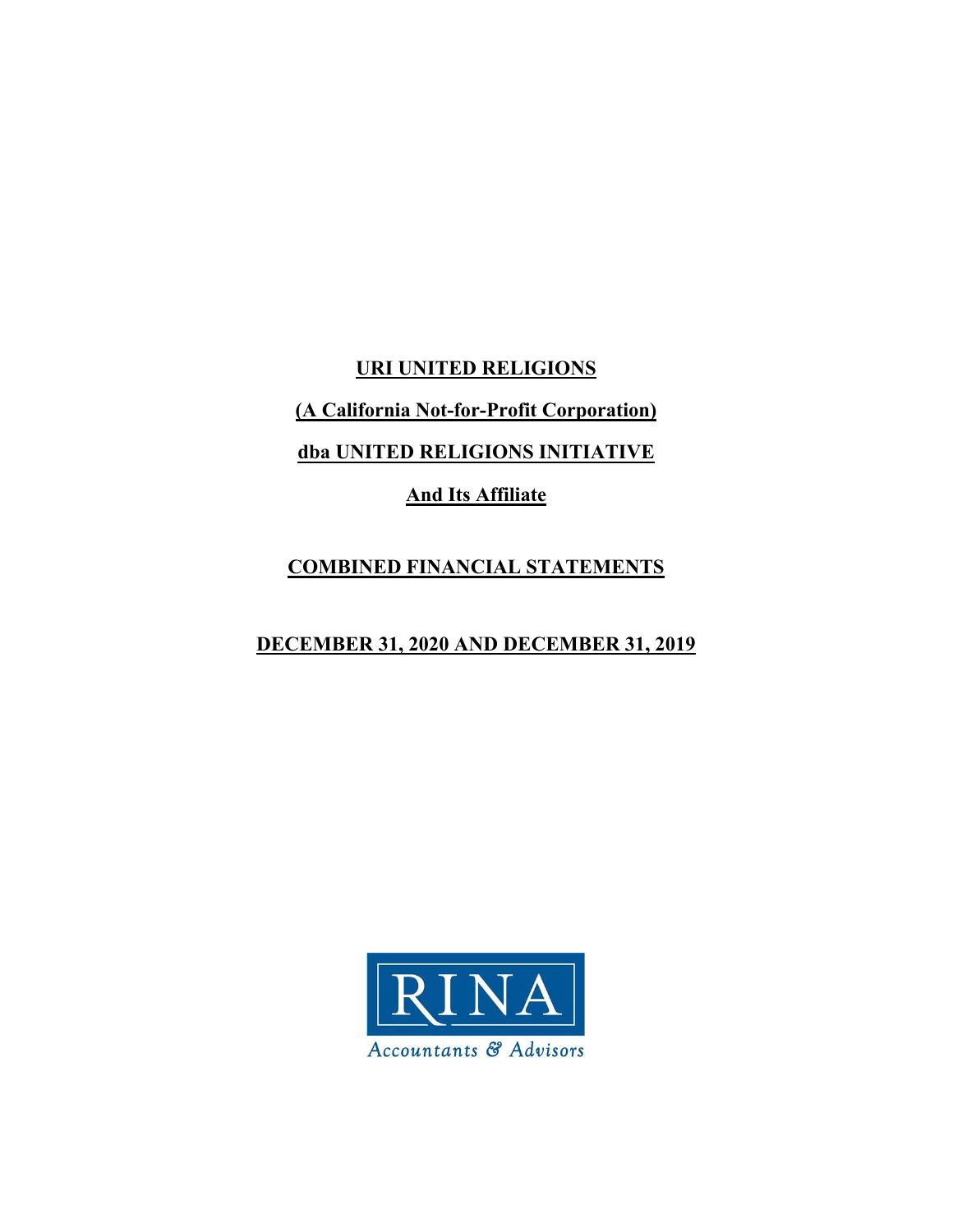### **TABLE OF CONTENTS DECEMBER 31, 2020 AND DECEMBER 31, 2019**

|                                                                         | Page(s)   |
|-------------------------------------------------------------------------|-----------|
| Independent auditors' report                                            | $2 - 3$   |
| Combined statements of financial position                               | 4         |
| Combined statements of activities                                       | $5 - 6$   |
| Combined statements of functional expenses                              | $7 - 8$   |
| Combined statements of cash flows                                       | 9         |
| Notes to combined financial statements                                  | $10 - 27$ |
| Supplementary information:<br>Combining statement of financial position | 29        |
| Combining statement of activities                                       | 30        |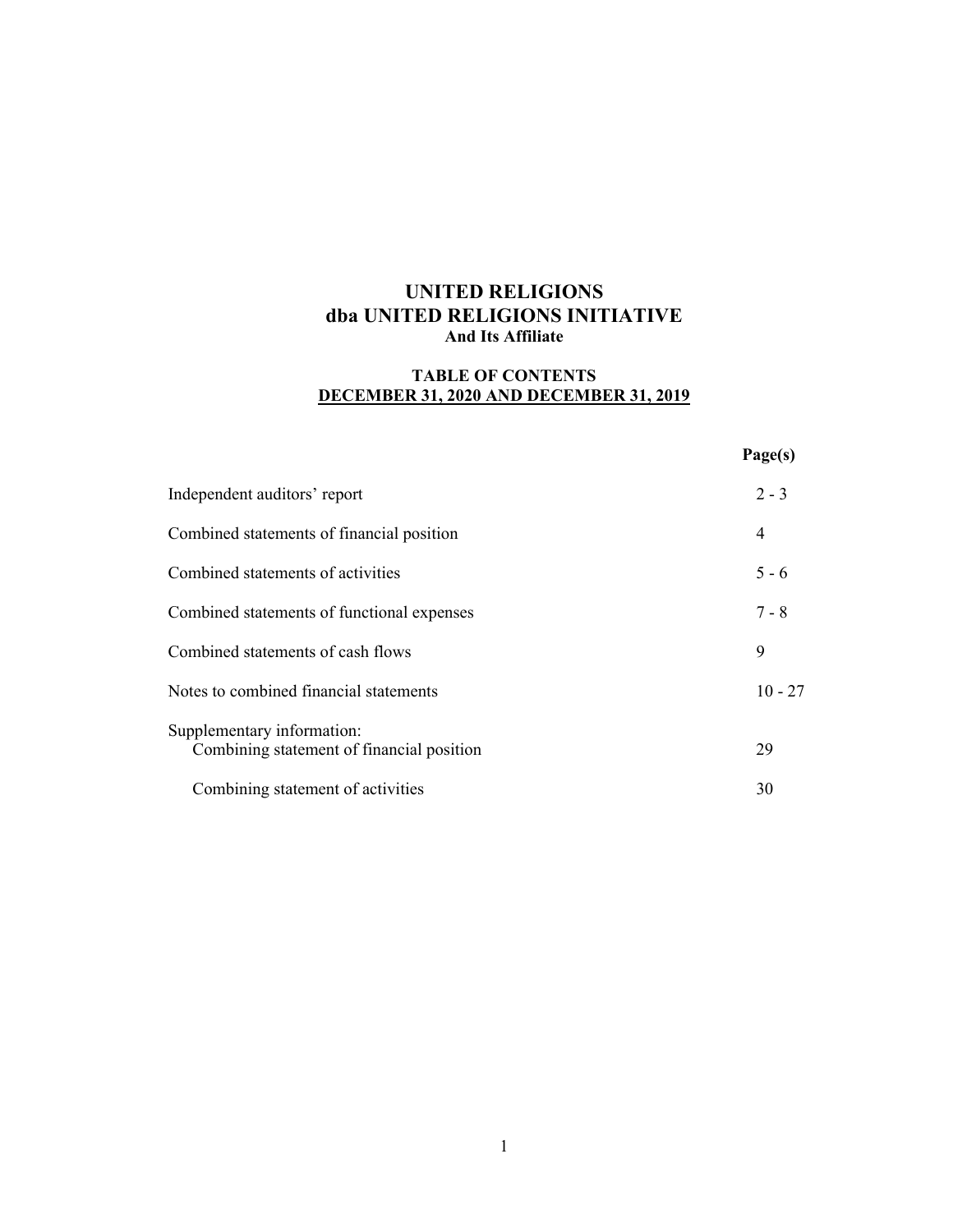

#### **Independent Auditors' Report**

Global Council of United Religions (dba United Religions Initiative)

We have audited the accompanying combined financial statements of United Religions (dba United Religions Initiative) (a California not-for-profit organization) and Its Affiliate, which comprise the combined statements of financial position as of December 31, 2020 and December 31, 2019, and the related combined statements of activities, functional expenses and cash flows for the years then ended, and the related notes to the combined financial statements.

#### **Management's Responsibility for the Financial Statements**

United Religions' management is responsible for the preparation and fair presentation of these combined financial statements in accordance with accounting principles generally accepted in the United States of America; this includes the design, implementation, and maintenance of internal control relevant to the preparation and fair presentation of combined financial statements that are free from material misstatement, whether due to fraud or error.

#### **Auditors' Responsibility**

Our responsibility is to express an opinion on these combined financial statements based on our audits. We conducted our audit in accordance with auditing standards generally accepted in the United States of America. Those standards require that we plan and perform the audit to obtain reasonable assurance about whether the combined financial statements are free from material misstatement.

An audit involves performing procedures to obtain audit evidence about the amounts and disclosures in the combined financial statements. The procedures selected depend on the auditor's judgment, including the assessment of the risks of material misstatement of the combined financial statements, whether due to fraud or error. In making those risk assessments, the auditor considers internal control relevant to the entity's preparation and fair presentation of the combined financial statements in order to design audit procedures that are appropriate in the circumstances, but not for the purpose of expressing an opinion on the effectiveness of the entity's internal control. Accordingly, we express no such opinion. An audit also includes evaluating the appropriateness of accounting policies used and the reasonableness of significant accounting estimates made by management, as well as evaluating the overall presentation of the combined financial statements.

We believe that the audit evidence we have obtained is sufficient and appropriate to provide a basis for our audit opinion.

#### **Opinion**

In our opinion, the combined financial statements referred to above present fairly, in all material respects, the financial position of United Religions and Its Affiliate as of December 31, 2020 and December 31, 2019, and the changes in its net assets and its cash flows for the years then ended in accordance with accounting principles generally accepted in the United States of America.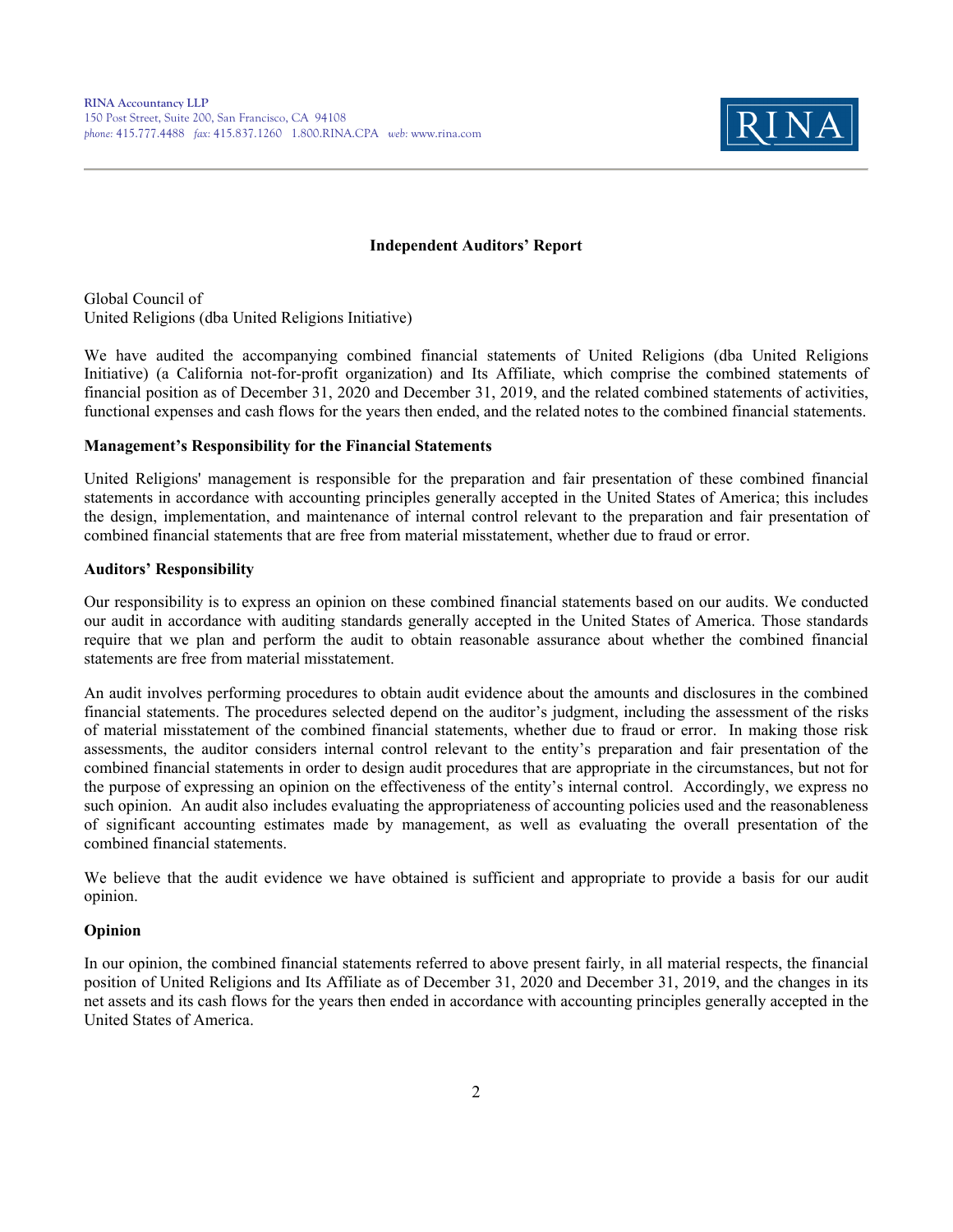#### **Report on Supplementary Information**

Our audit was conducted for the purpose of forming an opinion on the combined financial statements as a whole. The combining statement of financial position as of December 31, 2020 and the combining statement of activities for the year ended December 31, 2020 are presented for purposes of additional analysis and are not a required part of the financial statements. Such information is the responsibility of management and was derived from and relates directly to the underlying accounting and other records used to prepare the combined financial statements. The information has been subjected to the auditing procedures applied in the audit of the combined financial statements and certain additional procedures, including comparing and reconciling such information directly to the underlying accounting and other records used to prepare the combined financial statements or to the combined financial statements themselves, and other additional procedures in accordance with auditing standards generally accepted in the United States of America. In our opinion, the information is fairly stated in all material respects in relation to the combined financial statements as a whole.

RINA Accountancy LLP

Certified Public Accountants

San Francisco, California April 11, 2022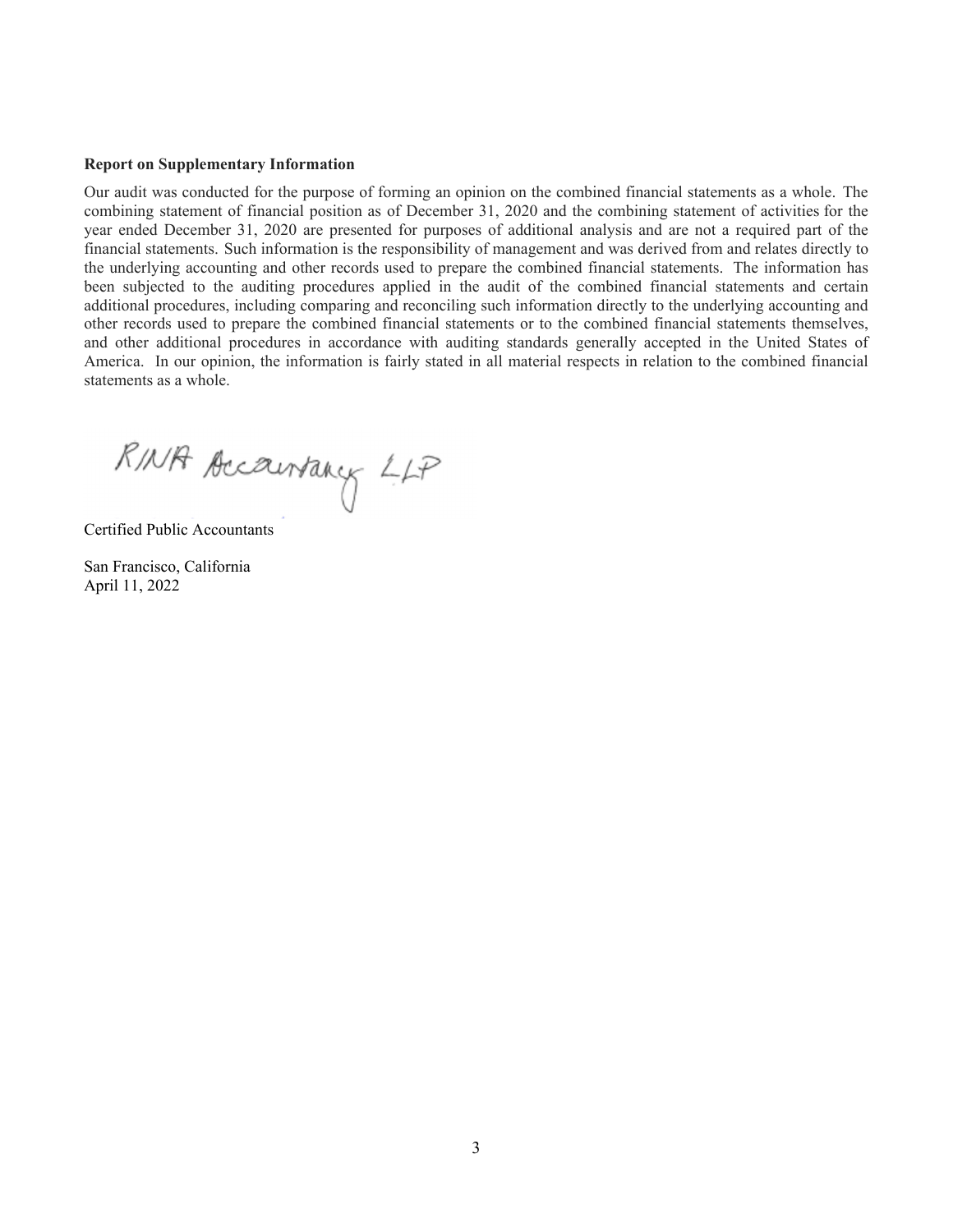### **COMBINED STATEMENTS OF FINANCIAL POSITION**

| <b>ASSETS</b>                                                                                        |    | December 31, 2020             | December 31, 2019 |                               |  |  |
|------------------------------------------------------------------------------------------------------|----|-------------------------------|-------------------|-------------------------------|--|--|
|                                                                                                      |    |                               |                   |                               |  |  |
| <b>CURRENT:</b><br>Cash and cash equivalents<br>Investments<br>Current portion of pledges receivable | \$ | 782,946<br>3,112<br>1,174,990 | \$                | 939,571<br>4,378<br>1,341,408 |  |  |
| Other receivables                                                                                    |    |                               |                   | 1,574                         |  |  |
| Prepaid expenses and other assets                                                                    |    | 73,147                        |                   | 47,824                        |  |  |
| TOTAL CURRENT ASSETS                                                                                 |    | 2,034,195                     |                   | 2,334,755                     |  |  |
| OTHER:                                                                                               |    |                               |                   |                               |  |  |
| Investments restricted for long-term purposes                                                        |    | 16,217,119                    |                   | 13,408,780                    |  |  |
| Pledges receivable                                                                                   |    | 105,849                       |                   | 1,240,613                     |  |  |
| Equipment and improvements, net                                                                      |    | 7,187                         |                   | 639                           |  |  |
| Intangible assets, net<br>Deposits                                                                   |    | 102,803<br>17,094             |                   | 167,066<br>17,094             |  |  |
|                                                                                                      |    |                               |                   |                               |  |  |
| <b>TOTAL ASSETS</b>                                                                                  | Y. | 18,484,247                    | \$                | 17,168,947                    |  |  |
| <b>LIABILITIES AND NET ASSETS</b>                                                                    |    |                               |                   |                               |  |  |
| <b>CURRENT LIABILITIES:</b>                                                                          |    |                               |                   |                               |  |  |
| Accounts payable and accrued expenses                                                                | \$ | 86,752                        | \$                | 102,467                       |  |  |
| Paycheck Protection Program loan - current portion                                                   |    | 32,847                        |                   |                               |  |  |
| Accrued vacation                                                                                     |    | 110,190                       |                   | 62,187                        |  |  |
| Deferred revenue                                                                                     |    | 12,877                        |                   | 1,911                         |  |  |
| TOTAL CURRENT LIABILITIES                                                                            |    | 242,666                       |                   | 166,565                       |  |  |
| LONG-TERM:                                                                                           |    |                               |                   |                               |  |  |
| Paycheck Protection Program loan                                                                     |    | 242,888                       |                   |                               |  |  |
| <b>TOTAL LIABILITIES</b>                                                                             |    | 485,554                       |                   | 166,565                       |  |  |
| <b>NET ASSETS:</b>                                                                                   |    |                               |                   |                               |  |  |
| Without donor restrictions                                                                           |    | 12,135,994                    |                   | 11,433,201                    |  |  |
| With donor restrictions                                                                              |    | 5,862,699                     |                   | 5,569,181                     |  |  |
|                                                                                                      |    |                               |                   |                               |  |  |
| TOTAL NET ASSETS                                                                                     |    | 17,998,693                    |                   | 17,002,382                    |  |  |
| TOTAL LIABILITIES AND NET ASSETS                                                                     | \$ | 18,484,247                    | -S                | 17,168,947                    |  |  |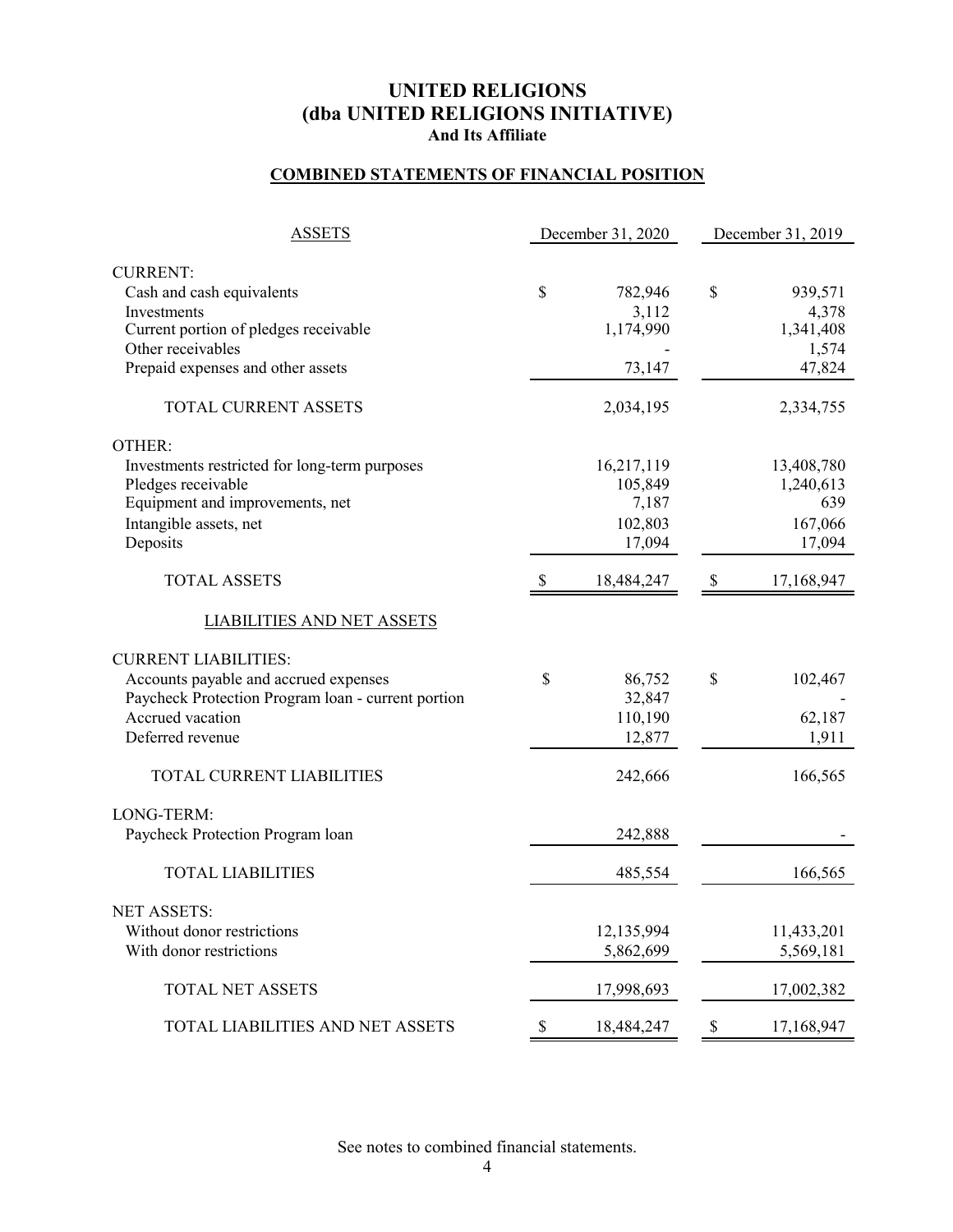#### **COMBINED STATEMENTS OF ACTIVITIES**

### **YEAR ENDED DECEMBER 31, 2020**

|                                       | Without Donor<br>Restrictions | With Donor<br>Restrictions | Total           |
|---------------------------------------|-------------------------------|----------------------------|-----------------|
| SUPPORT AND OPERATING REVENUE:        |                               |                            |                 |
| <b>SUPPORT:</b>                       |                               |                            |                 |
| Grants and contributions              | $\mathbb{S}$<br>813,950       | \$<br>1,275,936            | 2,089,886<br>\$ |
| In-kind contributions                 | 18,329                        |                            | 18,329          |
| Fundraising event, net                | 86,406                        |                            | 86,406          |
| Net assets released from restrictions | 1,527,265                     | (1,527,265)                |                 |
| <b>TOTAL SUPPORT</b>                  | 2,445,950                     | (251, 329)                 | 2,194,621       |
| <b>REVENUE:</b>                       |                               |                            |                 |
| Investment return, net of expenses    | 1,391,082                     | 544,847                    | 1,935,929       |
| Other income                          | 52,398                        |                            | 52,398          |
| TOTAL REVENUE                         | 1,443,480                     | 544,847                    | 1,988,327       |
| TOTAL SUPPORT AND OPERATING REVENUE   | 3,889,430                     | 293,518                    | 4,182,948       |
| OPERATING EXPENSES:                   |                               |                            |                 |
| Program expenses:                     |                               |                            |                 |
| Global Community Development          | 1,555,529                     |                            | 1,555,529       |
| Global Council                        | 128,459                       |                            | 128,459         |
| Communications                        | 366,707                       |                            | 366,707         |
| <b>Education and Outreach</b>         | 230,656                       |                            | 230,656         |
| Environment                           | 40,902                        |                            | 40,902          |
| Total program services                | 2,322,253                     |                            | 2,322,253       |
| Supporting services:                  |                               |                            |                 |
| Management and general                | 415,511                       |                            | 415,511         |
| Foundation                            | 51,993                        |                            | 51,993          |
| Fundraising                           | 396,880                       |                            | 396,880         |
| Total supporting services             | 864,384                       |                            | 864,384         |
| <b>TOTAL OPERATING EXPENSES</b>       | 3,186,637                     |                            | 3,186,637       |
| <b>CHANGE IN NET ASSETS</b>           | 702,793                       | 293,518                    | 996,311         |
| NET ASSETS, beginning of year         | 11,433,201                    | 5,569,181                  | 17,002,382      |
| NET ASSETS, end of year               | \$<br>12,135,994              | \$<br>5,862,699            | \$17,998,693    |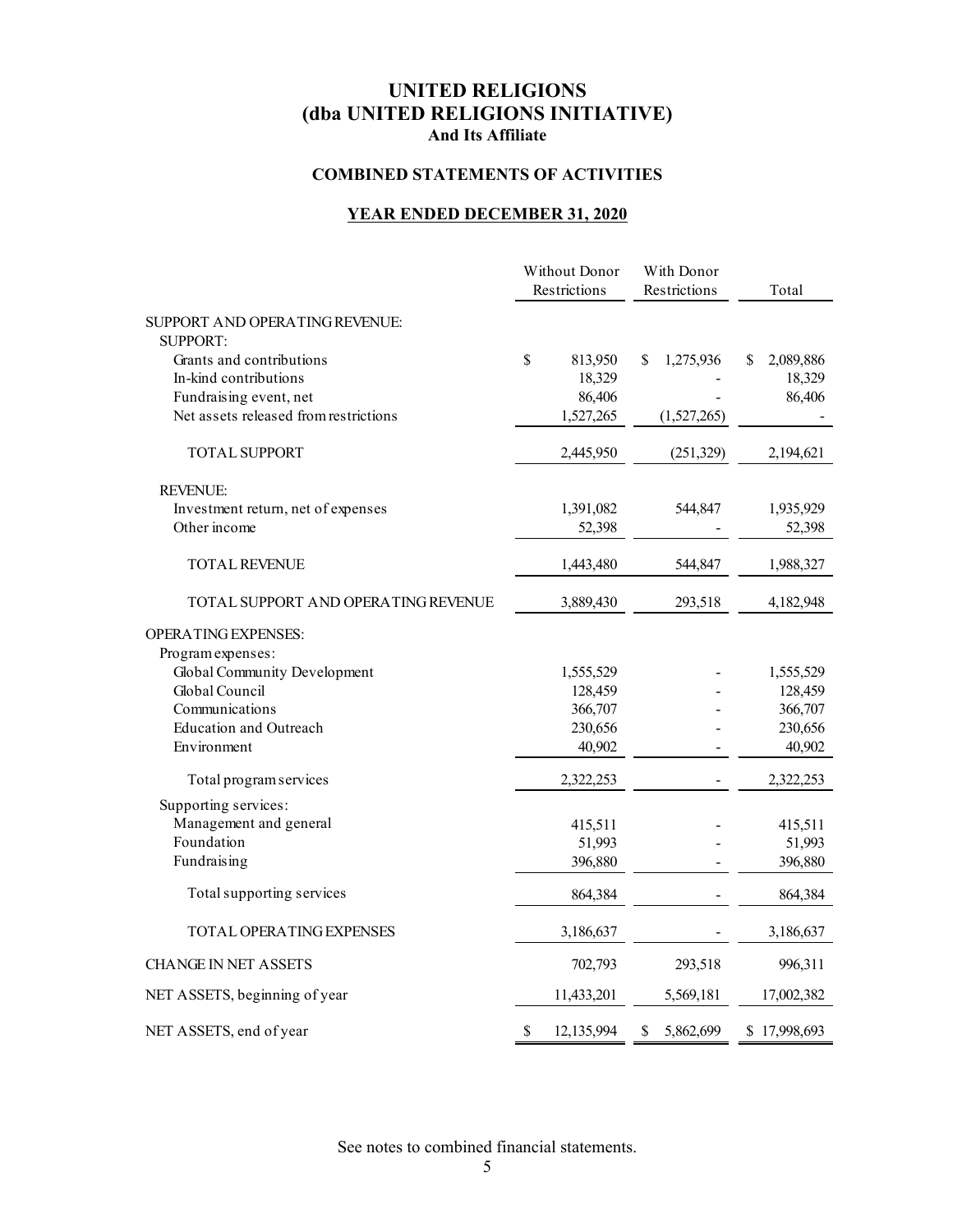#### **COMBINED STATEMENTS OF ACTIVITIES**

### **YEAR ENDED DECEMBER 31, 2019**

|                                       |    | Without Donor<br>Restriction | With Donor<br>Restrictions |    | Total        |
|---------------------------------------|----|------------------------------|----------------------------|----|--------------|
| SUPPORT AND OPERATING REVENUE:        |    |                              |                            |    |              |
| <b>SUPPORT:</b>                       |    |                              |                            |    |              |
| Grants and contributions              | \$ | 599,268                      | \$<br>559,901              | S. | 1,159,169    |
| In-kind contributions                 |    | 4,178                        |                            |    | 4,178        |
| Fundraising event, net                |    | 189,535                      |                            |    | 189,535      |
| Net assets released from restrictions |    | 1,801,631                    | (1,801,631)                |    |              |
| <b>TOTAL SUPPORT</b>                  |    | 2,594,612                    | (1,241,730)                |    | 1,352,882    |
| <b>REVENUE:</b>                       |    |                              |                            |    |              |
| Investment return - net of expenses   |    | 1,790,653                    | 439,528                    |    | 2,230,181    |
| Other income                          |    | 35,315                       |                            |    | 35,315       |
| <b>TOTAL REVENUE</b>                  |    | 1,825,968                    | 439,528                    |    | 2,265,496    |
| TOTAL SUPPORT AND OPERATING REVENUE   |    | 4,420,580                    | (802, 202)                 |    | 3,618,378    |
| OPERATING EXPENSES:                   |    |                              |                            |    |              |
| Program expenses:                     |    |                              |                            |    |              |
| Global Community Development          |    | 1,743,497                    |                            |    | 1,743,497    |
| Global Council                        |    | 123,910                      |                            |    | 123,910      |
| Communications                        |    | 323,469                      |                            |    | 323,469      |
| <b>Education and Outreach</b>         |    | 612,058                      |                            |    | 612,058      |
| Environment                           |    | 26,257                       |                            |    | 26,257       |
| Peace Building                        |    | 5,850                        |                            |    | 5,850        |
| Total program services                |    | 2,835,041                    |                            |    | 2,835,041    |
| Supporting services:                  |    |                              |                            |    |              |
| Management and general                |    | 262,227                      |                            |    | 262,227      |
| Foundation                            |    | 30,719                       |                            |    | 30,719       |
| Fundraising                           |    | 461,845                      |                            |    | 461,845      |
| Total supporting services             |    | 754,791                      |                            |    | 754,791      |
| TOTAL OPERATING EXPENSES              |    | 3,589,832                    |                            |    | 3,589,832    |
| <b>CHANGE IN NET ASSETS</b>           |    | 830,748                      | (802,202)                  |    | 28,546       |
| NET ASSETS, beginning of year         |    | 10,602,453                   | 6,371,383                  |    | 16,973,836   |
| NET ASSETS, end of year               | \$ | 11,433,201                   | 5,569,181<br>\$            |    | \$17,002,382 |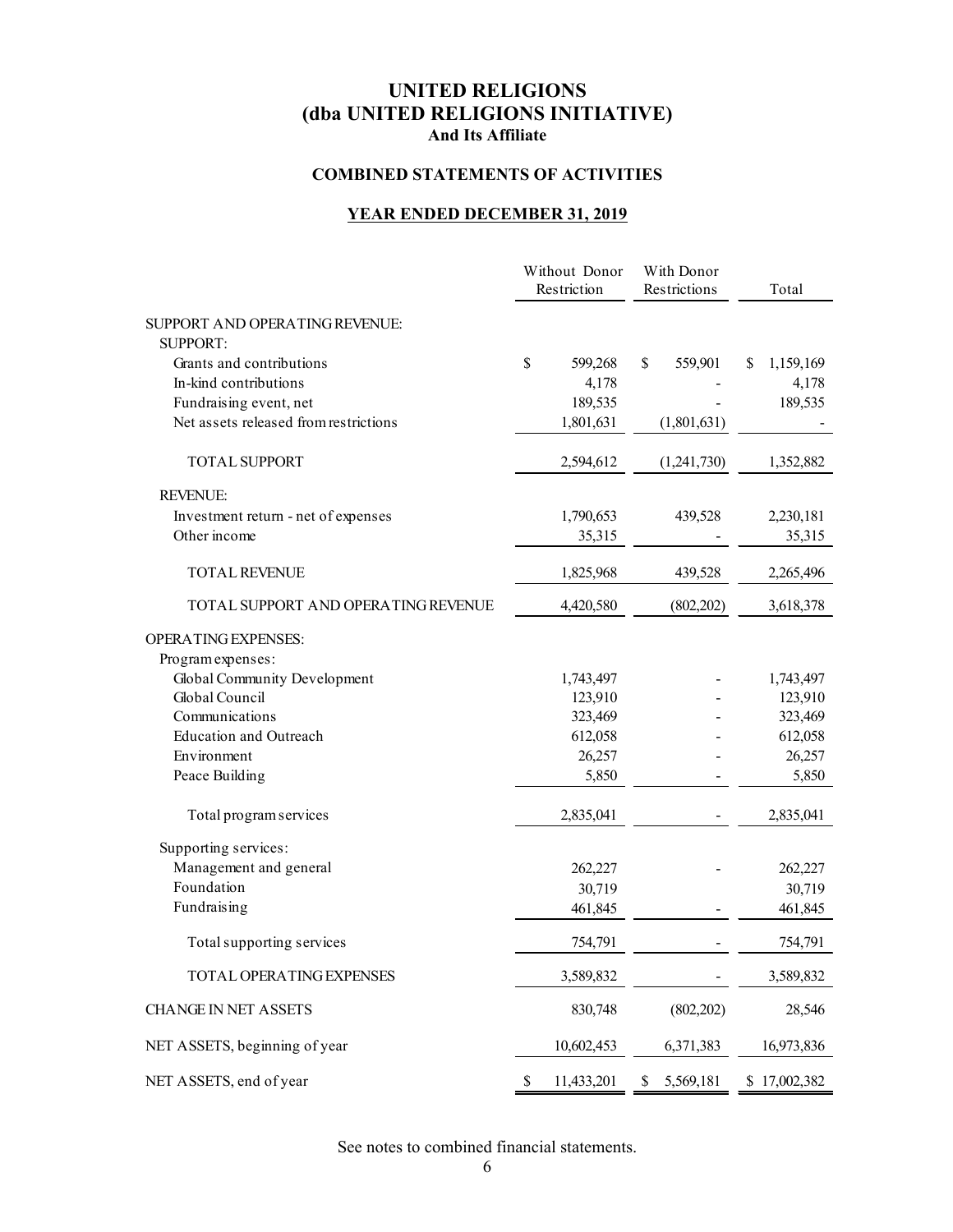### **UNITED RELIGIONS (dba UNITED RELIGIONS INITIATIVE) And Its Affiliate COMBINED STATEMENTS OF FUNCTIONAL EXPENSES**

### **YEAR ENDED DECEMBER 31, 2020**

|                                  |                          |                          |                          | Program Services        |                          |                                  | Supportive Services      |                          |                |                 |
|----------------------------------|--------------------------|--------------------------|--------------------------|-------------------------|--------------------------|----------------------------------|--------------------------|--------------------------|----------------|-----------------|
|                                  | Global<br>Programs       | Global<br>Council        | Communications           | Education &<br>Outreach | Environment              | <b>Total Program</b><br>Services | M anagement &<br>General | Foundation               | Fundraising    | Total           |
| Personnel:                       |                          |                          |                          |                         |                          |                                  |                          |                          |                |                 |
| Salaries                         | 507,857<br>S             | \$58,671                 | <sup>\$</sup><br>221,025 | 115,006<br>\$           | <sup>\$</sup><br>17,146  | <sup>\$</sup><br>919,705         | \$<br>150,457            | 45,000<br>S.             | \$<br>258,043  | \$<br>1,373,205 |
| Severance                        |                          |                          |                          |                         |                          |                                  | 20,126                   |                          |                | 20,126          |
| Payroll taxes                    | 27,351                   | 4,306                    | 13,336                   | 8,028                   | 1,280                    | 54,301                           | 7,826                    | ÷.                       | 17,584         | 79,711          |
| Employee benefits                | 79,008                   | 15,562                   | 39,747                   | 23,182                  | 3,462                    | 160,961                          | 26,869                   |                          | 53,759         | 241,589         |
| Total personnel                  | 614,216                  | 78,539                   | 274,108                  | 146,216                 | 21,888                   | 1,134,967                        | 205,277                  | 45,000                   | 329,386        | 1,714,629       |
| Grants                           | 640,840                  |                          |                          |                         |                          | 640,840                          |                          |                          |                | 640,840         |
| Occupancy                        | 102,286                  | 24,548                   | 16,365                   | 14,319                  | 10,228                   | 167,746                          | 16,700                   |                          | 20,456         | 204,902         |
| Professional services            | 35,022                   | 4,747                    | 39,462                   | 39,660                  | 1,799                    | 120,689                          | 29,745                   |                          | 10,055         | 160,489         |
| Depreciation and amortization    | $\overline{\phantom{a}}$ |                          |                          |                         |                          |                                  | 96,669                   | ÷.                       |                | 96,669          |
| M iscellaneous                   | 43,053                   | 3,391                    | 9,671                    | 6,088                   | 1,080                    | 63,283                           | 8,399                    | ÷,                       | 11,783         | 83,465          |
| Other professional services      | 21,281                   | 6,412                    | 5,000                    | 8,000                   | 900                      | 41,593                           | $\overline{a}$           | $\overline{\phantom{a}}$ | 1,676          | 43,269          |
| Accounting fees                  | 16,709                   | 2,912                    | 3,113                    | 2,349                   | 1,161                    | 26,244                           | 2,912                    | 5,000                    | 3,844          | 38,000          |
| Travel - Program                 | 26,206                   | $\overline{\phantom{a}}$ | $\overline{\phantom{a}}$ |                         | $\overline{\phantom{a}}$ | 26,206                           | 1,186                    | $\overline{\phantom{a}}$ | $\blacksquare$ | 27,393          |
| Printing and copying             | 1,788                    | 134                      | 10,528                   | 9,678                   | 47                       | 22,175                           | 252                      | ÷,                       | 3,016          | 25,443          |
| Legal fees                       |                          |                          | $\overline{\phantom{a}}$ |                         | $\overline{\phantom{a}}$ |                                  | 22,329                   | ä,                       | $\sim$         | 22,329          |
| Payroll fees                     | 9,133                    | 2,192                    | 1,461                    | 1,279                   | 913                      | 14,978                           | 1,721                    | $\blacksquare$           | 1,827          | 18,526          |
| Travel - General                 | 14,454                   |                          | $\blacksquare$           |                         | 300                      | 14,754                           | 464                      | $\blacksquare$           | 50             | 15,268          |
| Postage and shipping             | 2,297                    | 456                      | 1,360                    | 347                     | 424                      | 4,884                            | 4,044                    | $\overline{a}$           | 6,324          | 15,252          |
| Bank fees                        |                          |                          |                          |                         | $\overline{\phantom{a}}$ |                                  | 14,319                   | ÷,                       | 167            | 14,486          |
| Events/Programs/COL              | 10,000                   |                          |                          |                         | $\overline{\phantom{a}}$ | 10,000                           |                          |                          | 3,000          | 13,000          |
| Insurance                        | 4,132                    | 789                      | 2,353                    | 1,291                   | 206                      | 8,771                            | 1,379                    |                          | 2,632          | 12,782          |
| Equipment rental and maintenance | 5,279                    | 1,267                    | 845                      | 739                     | 528                      | 8,658                            | 845                      | $\overline{\phantom{a}}$ | 1,056          | 10,558          |
| Internet/Web                     | 4,157                    | 355                      | 405                      | 278                     | 148                      | 5,343                            | 2,882                    | $\overline{\phantom{a}}$ | 541            | 8,766           |
| Supplies                         | 1,861                    | 1,333                    | 681                      | 139                     | $\sim$                   | 4,013                            | 2,778                    | ÷,                       | 188            | 6,979           |
| Telephone                        | 2,594                    | 426                      | 298                      | 248                     | 178                      | 3,744                            | 1,026                    |                          | 355            | 5,125           |
| Taxes, licenses and fees         | $\overline{\phantom{a}}$ |                          | $\blacksquare$           |                         | $\overline{\phantom{a}}$ |                                  | 2,137                    | 1,993                    | $\blacksquare$ | 4,130           |
| Meetings, workshops and training | 176                      | 948                      | 81                       | 25                      | 705                      | 1,935                            | 447                      |                          | 104            | 2,487           |
| Software purchase & maintenance  | $\overline{\phantom{a}}$ | 10                       | 568                      |                         | 397                      | 975                              |                          |                          | 420            | 1,395           |
| Dues and subscriptions           | 45                       | $\blacksquare$           | 408                      |                         |                          | 453                              |                          |                          |                | 453             |
| Total other expenses             | 941,313                  | 49,920                   | 92,599                   | 84,440                  | 19,014                   | 1,187,286                        | 210,234                  | 6,993                    | 67,494         | 1,472,009       |
| Total functional expenses        | \$1,555,529              | \$128,459                | <sup>\$</sup><br>366,707 | \$<br>230,656           | \$<br>40.902             | 2,322,253<br>S.                  | \$<br>415,511            | \$51,993                 | \$<br>396,880  | \$3,186,637     |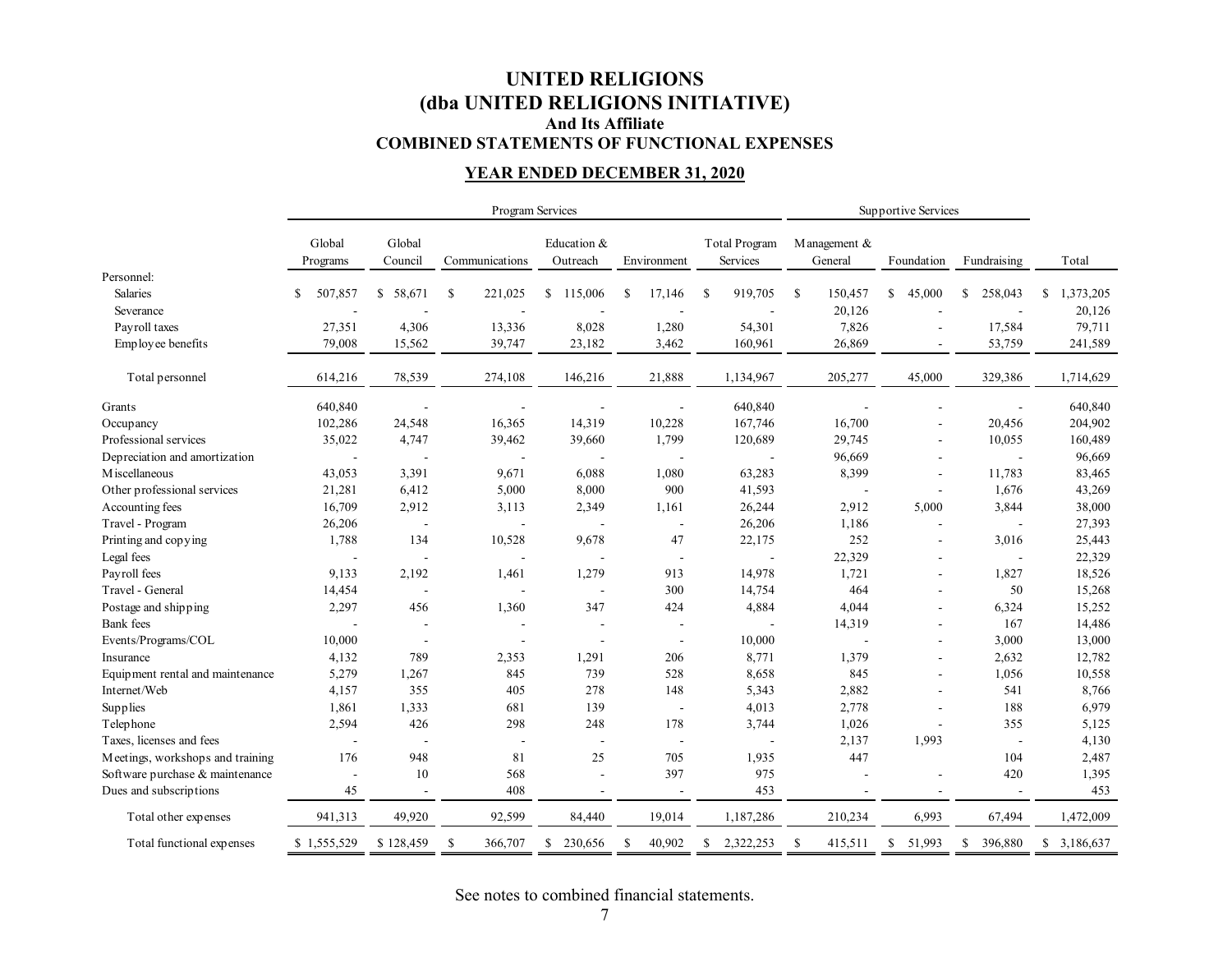### **UNITED RELIGIONS (dba UNITED RELIGIONS INITIATIVE) And Its Affiliate COMBINED STATEMENTS OF FUNCTIONAL EXPENSES**

### **YEAR ENDED DECEMBER 31, 2019**

|                                  | Program Services |                          |                          |                          |                          | Supportive Services      |                          |                          |                          |                          |             |
|----------------------------------|------------------|--------------------------|--------------------------|--------------------------|--------------------------|--------------------------|--------------------------|--------------------------|--------------------------|--------------------------|-------------|
|                                  | Global           |                          |                          |                          |                          |                          | Total                    |                          |                          |                          |             |
|                                  | Community        | Global                   |                          | Education &              |                          |                          | Program                  | Management &             |                          |                          |             |
|                                  | Development      | Council                  | Communications           | Outreach                 | Environment              | Peace Building           | Services                 | General                  | Foundation               | Fundraising              | Total       |
| Personnel:                       |                  |                          |                          |                          |                          |                          |                          |                          |                          |                          |             |
| Salaries                         | \$<br>615,234    | \$55,913                 | -S<br>150,641            | 132,718<br>\$            | \$<br>4,575              | -S<br>4,274              | 963,355<br><sup>\$</sup> | <sup>\$</sup><br>67,088  | S<br>25,000              | 310,814<br>S             | \$1,366,257 |
| Severance                        | 9,000            |                          |                          |                          |                          |                          | 9,000                    |                          |                          | 5,035                    | 14,035      |
| Third party sick leave           |                  |                          | 380                      |                          |                          | $\overline{a}$           | 380                      |                          |                          | $\blacksquare$           | 380         |
| Payroll taxes                    | 33,023           | 3,736                    | 9,993                    | 8,987                    | 310                      | 273                      | 56,322                   | 7,273                    |                          | 21,281                   | 84,876      |
| Employee benefits                | 121,279          | 14,034                   | 36,015                   | 14,338                   | 737                      | 1,243                    | 187,646                  | 23,351                   |                          | 66,173                   | 277,170     |
| Total personnel                  | 778,536          | 73,683                   | 197,029                  | 156,043                  | 5,622                    | 5,790                    | 1,216,703                | 97,712                   | 25,000                   | 403,303                  | 1,742,718   |
| Grants                           | 699,044          |                          |                          |                          |                          | $\overline{a}$           | 699,044                  |                          |                          | $\overline{\phantom{a}}$ | 699,044     |
| Global Conference                |                  |                          | $\overline{a}$           | 226,404                  |                          | $\overline{\phantom{a}}$ | 226,404                  |                          |                          | $\blacksquare$           | 226,404     |
| Occupancy                        | 95,401           | 22,896                   | 15,264                   | 13,356                   | 9,540                    | $\overline{\phantom{a}}$ | 156,457                  | 15,264                   |                          | 19,080                   | 190,801     |
| Events/Programs/COL              |                  |                          | $\overline{a}$           | 184,958                  |                          | $\overline{\phantom{a}}$ | 184,958                  |                          |                          | $\overline{\phantom{a}}$ | 184,958     |
| Depreciation                     | $\overline{a}$   |                          | $\overline{\phantom{a}}$ |                          |                          | $\overline{\phantom{a}}$ |                          | 99,691                   |                          | $\overline{\phantom{a}}$ | 99,691      |
| Professional services            | 14,337           | 4,329                    | 59,344                   | 1,981                    | 1,415                    |                          | 81,406                   | 1,330                    | $\overline{\phantom{a}}$ | 7,268                    | 90,004      |
| Other professional services      | 63,678           | 1,008                    |                          |                          |                          | $\overline{\phantom{a}}$ | 64,686                   | 2,867                    | $\overline{\phantom{a}}$ | $\overline{\phantom{a}}$ | 67,553      |
| M iscellaneous                   | 229              | 3,968                    | 11,904                   | 22,485                   | 1,323                    |                          | 39,909                   | 8,023                    | 719                      | 9,258                    | 57,909      |
| Travel - General                 | 31,673           | 5,995                    |                          |                          | 3,726                    |                          | 41,394                   | $\overline{a}$           | $\overline{\phantom{a}}$ | 554                      | 41,948      |
| Accounting fees                  | 14,000           | 3,360                    | 2,240                    | 1,960                    | 1,400                    | $\overline{\phantom{a}}$ | 22,960                   | 2,240                    | 5,000                    | 2,800                    | 33,000      |
| Printing and copying             | 1,949            | 354                      | 17,495                   | 128                      | 92                       | $\overline{\phantom{a}}$ | 20,018                   | 1,324                    | $\overline{\phantom{a}}$ | 228                      | 21,570      |
| Insurance                        | 7,064            | 790                      | 2,213                    | 1,929                    | 67                       | 60                       | 12,123                   | 1,248                    |                          | 4,873                    | 18,244      |
| Meetings and Workshops, Training | 5,923            | 1,321                    | 8,209                    | $\overline{\phantom{a}}$ | $\overline{a}$           | $\overline{\phantom{a}}$ | 15,453                   | 1,617                    |                          | 1,128                    | 18,198      |
| Payroll fees                     | 8,604            | 2,065                    | 1,376                    | 1,204                    | 860                      | $\overline{\phantom{a}}$ | 14,109                   | 1,377                    |                          | 1,651                    | 17,137      |
| Equipment rental and maintenance | 7,846            | 1,883                    | 1,255                    | 1,098                    | 785                      |                          | 12,867                   | 1,283                    |                          | 1,569                    | 15,719      |
| <b>Bank</b> fees                 |                  |                          | $\overline{\phantom{a}}$ |                          |                          | $\overline{\phantom{a}}$ | $\overline{a}$           | 14,818                   |                          | $\blacksquare$           | 14,818      |
| Travel - Program                 | 9,329            | $\overline{\phantom{a}}$ | $\overline{\phantom{a}}$ | $\overline{\phantom{a}}$ | 1,061                    | $\overline{a}$           | 10,390                   |                          |                          | $\overline{\phantom{a}}$ | 10,390      |
| Postage and shipping             | 2,244            | 406                      | 261                      | 228                      | 163                      |                          | 3,302                    | 1,333                    |                          | 5,642                    | 10,277      |
| Internet/Web                     | 1,069            | 257                      | 3,847                    | 150                      | 107                      |                          | 5,430                    | 280                      |                          | 2,630                    | 8,340       |
| Supplies                         | 138              | 1,365                    | 1,049                    |                          |                          |                          | 2,552                    | 4,953                    |                          | 824                      | 8,329       |
| Legal fees                       | $\overline{a}$   | $\overline{a}$           | $\overline{\phantom{a}}$ | $\overline{\phantom{a}}$ | $\overline{\phantom{a}}$ |                          | $\overline{\phantom{a}}$ | 5,111                    |                          | $\overline{\phantom{a}}$ | 5,111       |
| Telephone                        | 2,433            | 230                      | 154                      | 134                      | 96                       | $\overline{\phantom{a}}$ | 3,047                    | 153                      |                          | 192                      | 3,392       |
| Software purchase & maintenance  | $\overline{a}$   |                          | 1,829                    |                          |                          | $\overline{a}$           | 1,829                    |                          |                          | $\overline{\phantom{a}}$ | 1,829       |
| Taxes, licenses and fees         |                  |                          |                          |                          |                          |                          |                          | 1,378                    |                          | 125                      | 1,503       |
| Dues and subscriptions           |                  | $\overline{\phantom{a}}$ |                          |                          |                          | $\overline{\phantom{0}}$ | $\overline{\phantom{a}}$ | 225                      |                          | 720                      | 945         |
| Total other expenses             | 964,961          | 50,227                   | 126,440                  | 456,015                  | 20,635                   | 60                       | 1,618,338                | 164,515                  | 5,719                    | 58,542                   | 1,847,114   |
| Total functional expenses        | \$1,743,497      | \$123,910                | -S<br>323,469            | 612,058<br><sup>\$</sup> | <sup>\$</sup><br>26,257  | <sup>\$</sup><br>5,850   | \$2,835,041              | <sup>\$</sup><br>262,227 | \$<br>30,719             | S<br>461,845             | \$3,589,832 |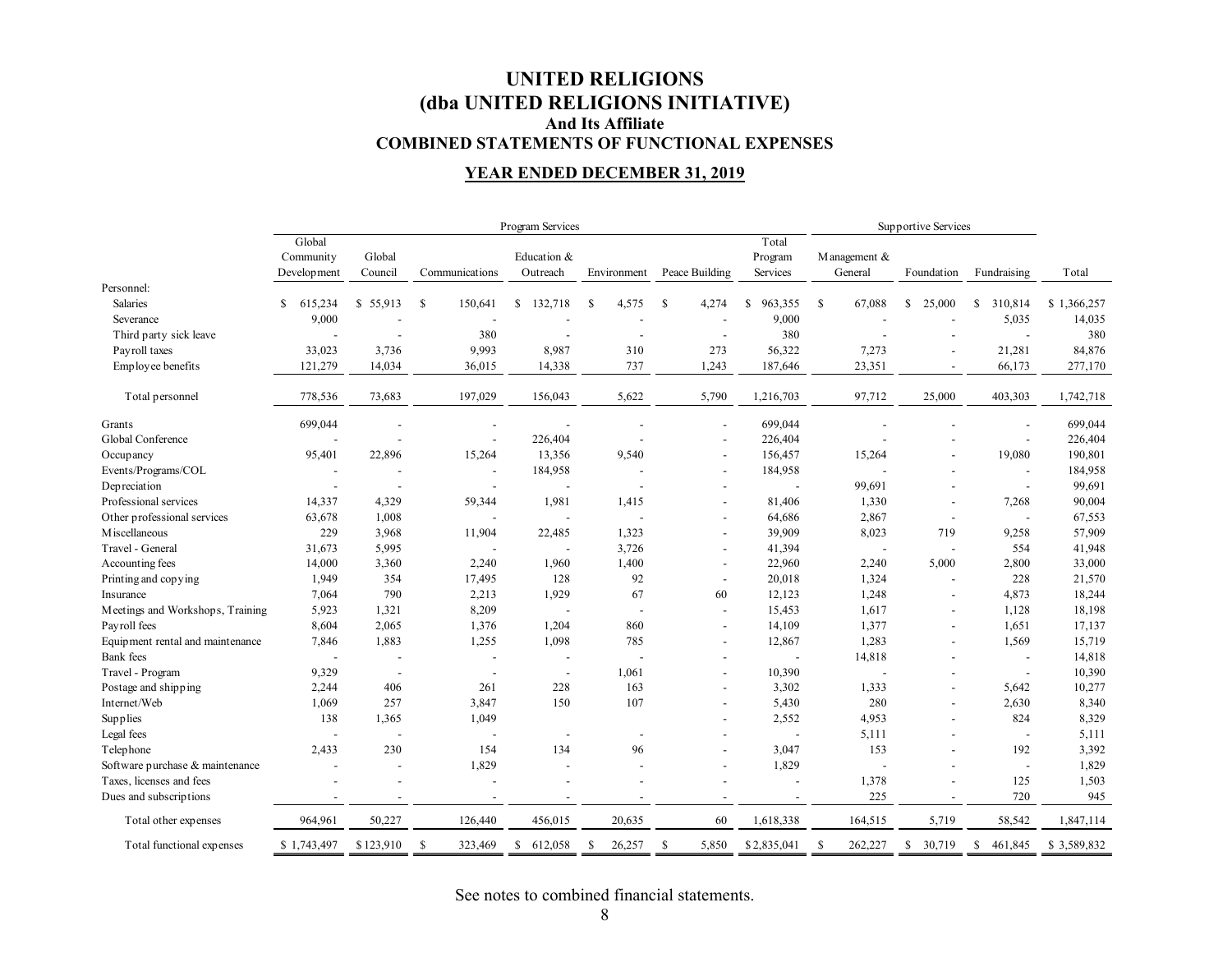### **COMBINED STATEMENTS OF CASH FLOWS**

|                                                            | Year Ended<br>December 31, 2020 | Year Ended<br>December 31, 2019 |               |
|------------------------------------------------------------|---------------------------------|---------------------------------|---------------|
| CASH FLOWS FROM OPERATING ACTIVITIES:                      |                                 |                                 |               |
| Change in net assets                                       | \$<br>996,311                   | $\mathbb{S}$                    | 28,546        |
| Adjustments to reconcile change in net assets to net cash  |                                 |                                 |               |
| (provided) used by operating activities:                   |                                 |                                 |               |
| Depreciation and amortization                              | 96,669                          |                                 | 99,691        |
| Net realized and unrealized (gains) losses on investments  | (1,726,562)                     |                                 | (2,001,423)   |
| Donated stock                                              | (9,078)                         |                                 | (114, 267)    |
| Donor restricted contributions held for long-term purposes | (537, 299)                      |                                 | (105, 175)    |
| Changes in operating assets and liabilities:               |                                 |                                 |               |
| Pledges and other receivables                              | 1,302,756                       |                                 | 879,540       |
| Other receivables                                          |                                 |                                 | 9,954         |
| Prepaid expenses and other assets                          | (25, 323)                       |                                 | 4,021         |
| Accounts payable and accrued expenses                      | 32,288                          |                                 | 53,847        |
| Deferred revenue                                           | 10,966                          |                                 | (3,089)       |
|                                                            |                                 |                                 |               |
| NET CASH PROVIDED (USED) BY OPERATING<br><b>ACTIVITIES</b> |                                 |                                 |               |
|                                                            | 140,728                         |                                 | (1, 148, 355) |
| CASH FLOWS FROM INVESTING ACTIVITIES:                      |                                 |                                 |               |
| Purchases of equipment                                     | (7, 724)                        |                                 |               |
| Purchases of intangible assets                             | (31,230)                        |                                 | (129, 570)    |
| Purchases of securities                                    | (6,703,980)                     |                                 | (4,694,322)   |
| Interest and dividends reinvested                          | (222, 568)                      |                                 | (150, 632)    |
| Proceeds from sales of investments                         | 5,855,115                       |                                 | 6,023,395     |
|                                                            |                                 |                                 |               |
| NET CASH PROVIDED (USED) BY INVESTING                      |                                 |                                 |               |
| <b>ACTIVITIES</b>                                          | (1,110,387)                     |                                 | 1,048,871     |
|                                                            |                                 |                                 |               |
| CASH FLOWS FROM FINANCING ACTIVITIES:                      |                                 |                                 |               |
| Proceeds from Paycheck Protection Program loan             | 275,735                         |                                 |               |
| Donor restricted contributions held for long-term purposes | 537,299                         |                                 | 105,175       |
|                                                            |                                 |                                 |               |
| NET CASH PROVIDED BY FINANCING ACTIVITIES                  | 813,034                         |                                 | 105,175       |
|                                                            |                                 |                                 |               |
| NET INCREASE (DECREASE) IN CASH AND                        |                                 |                                 |               |
| <b>CASH EQUIVALENTS</b>                                    | (156, 625)                      |                                 | 5,691         |
|                                                            |                                 |                                 |               |
| CASH AND CASH EQUIVALENTS, beginning of year               | 939,571                         |                                 | 933,880       |
| CASH AND CASH EQUIVALENTS, end of year                     | \$<br>782,946                   | \$                              | 939,571       |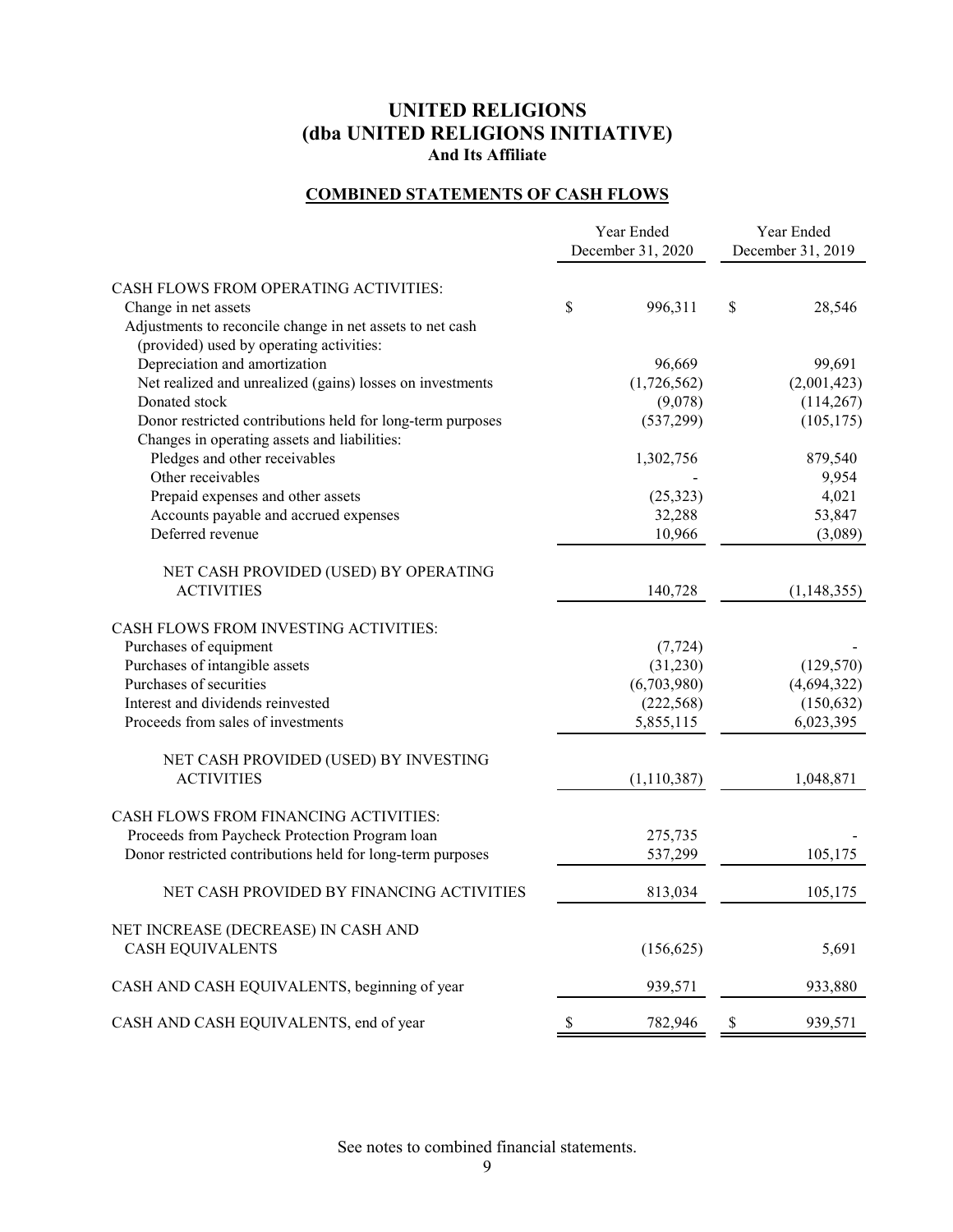#### **NOTES TO COMBINED FINANCIAL STATEMENTS - DECEMBER 31, 2020 AND DECEMBER 31, 2019**

#### **Note 1. DESCRIPTION OF ORGANIZATION AND NATURE OF ACTIVITIES:**

With a purpose of promoting peace and mutual-understanding, URI's network has grown to some 1,050 member groups in over 110 countries. These groups, called Cooperation Circles (CCs), are comprised of people representing at least three different religions, traditions or beliefs willing to engage in interfaith dialogue and collaborate on humanitarian efforts in their community. Utilizing this dual strategy approach, URI Cooperation Circles participate in topics including interfaith dialogue, care for individuals in need, educating children, preventing violence against women, improving the environment, resolving conflicts, and negotiating peace – among many other local and global key issues.

Founded in 2000, United Religions Initiative (URI) is a  $501(c)(3)$  international organization registered in the State of California. Its purpose is to promote enduring, daily interfaith cooperation, end religiously motivated violence and create cultures of peace, justice and healing. URI engages people at the grassroots level to build bridges of understanding across religious and cultural differences, working together for the good of their communities and the world. URI implements its mission by creating a vital transformative network that connects, enables, trains and amplifies the work of locally-based groups. URI's network enables grassroots leaders to self-organize in accordance with URI's purpose and principles, implement local initiatives, exchange inspiring ideas and knowledge, and deepen mutual understanding and respect through strong interpersonal relationships. URI's network strengthens the capacity of member groups and organizations to engage in community actions that meet their most pressing needs, such as poverty, conflict resolution, environmental sustainability, education, women's empowerment, inter-religious dialogue and advocacy for human rights.

#### **Governance: The Global Council**

The Global Council is URI's governing Board of Trustees. Three Global Council Trustees are elected by URI's member CCs from each of eight regions of the world. The Global Council can appoint At-Large Trustees to ensure gender, faith and experience diversity. The Global Council's primary responsibilities include being the governing body of URI; carrying out URI's mission and purpose; selecting, supporting and evaluating the Executive Director; ensuring effective planning and adequate financial resources; protecting the organization's assets and providing financial oversight; and ensuring legal and ethical integrity. With trustees from 22 countries representing diverse religious and indigenous traditions, the Global Council brings its grassroots experience to URI's ongoing strategic planning, network development and global engagement and serves to increase URI's presence all over the world. The Global Council typically meets once a year in person, and three times a year by video conference call. In between these meetings, the Global Council operates through working committees that actively participate via email and Zoom meetings. Members of the Global Council also represent regions, and sit on Regional Leadership Teams that plan and implement regional strategies to build network benefits to member CCs and develop collective global campaigns, such as mobilizing CCs around the world to participate in the International Day of Peace on September 21.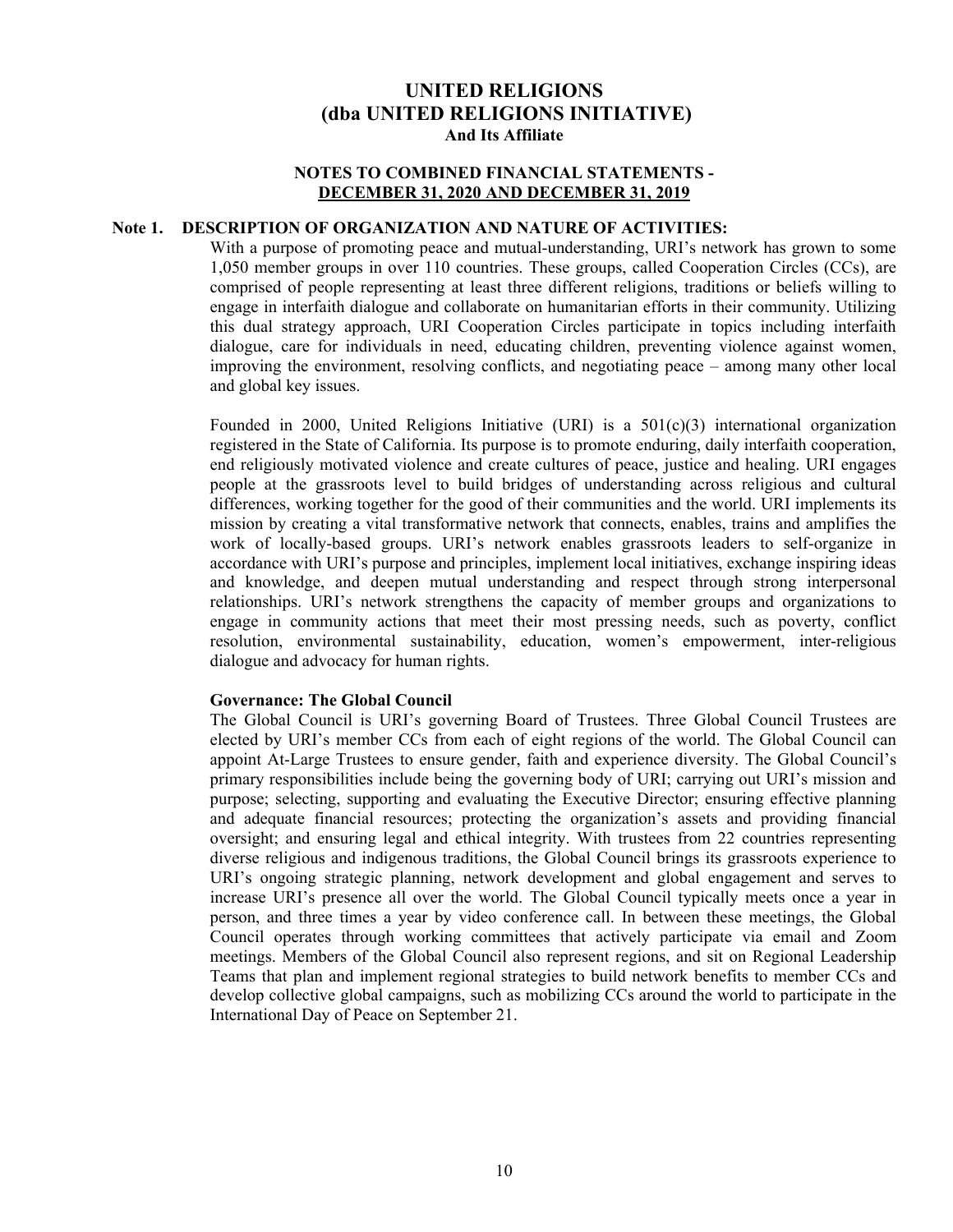#### **NOTES TO COMBINED FINANCIAL STATEMENTS - DECEMBER 31, 2020 AND DECEMBER 31, 2019**

#### **Note 1. DESCRIPTION OF ORGANIZATION AND NATURE OF ACTIVITIES (Continued): URI Foundation, Inc.**

The URI Foundation is an independent entity operating for charitable purposes as a support organization under 509(a)(3) of the IRS code. It was created by URI's Global Council as a competent, trustworthy vehicle for managing and investing URI's endowment and strategic reserves – keys to supporting URI's core activities around the world. The Foundation Board has established an Investment Committee as well as Investing and Spending Policies. Working with the Investment Committee, the Foundation Board oversees investments; monitors its endowment investment performance and the usage of the funds by URI to ensure compliance with the Investment and Spending Policies; reviews and updates the Investment and Spending Policies as necessary; and coordinates the relationship with investment advisors and managers to ensure optimal performance of the endowment and strategic reserves.

#### **URI Activities include:**

**Global Network Development:** In 20 years, URI has grown from 83 founding member organizations, called Cooperation Circles (CCs), to some 1,050 member groups in over 110 countries. Collectively, CCs have more than 600,000 members and touch the lives of millions of people around the world. URI's unique global network of grassroots CCs calls forth locallyinitiated actions by self-supporting groups and organizations. CCs can be small groups organizing for the first time, or well-established organizations. Every CC must have at least seven members, and must represent at least three different religions, spiritual expressions or indigenous traditions.

URI's organizational structure includes eight regions which are staffed by 18 regional coordinators who serve CCs through programmatic approaches, supervise regional team members, coordinate regional leadership teams and more. The primary work of the regional bases is to provide direct communication with and network support for CCs. Network benefits include: helping CCs build capacity, raising visibility for CC work, assisting CCs in creating partnerships, connecting with local officials, organizing local and regional gatherings and trainings, and inspiring the development of new CCs. CCs are inspired and sustained in their work by active participation in URI's vital network with other CCs with whom they generate connection, communication, comentoring and shared learning. URI's Global Support Office, which is based in San Francisco, provides accountability, training and consultation for regional coordinators, and regional team members.

URI's Global Support Office oversees the operations of the URI network, energizing the network by supporting regional leadership teams, creating a flow of quality information, maintaining a CC member database, managing finance, publicizing CC impact worldwide, engaging in fundraising, and providing focused resource support and training in areas such as conflict transformation, the environment, women's empowerment, and youth leadership. The Executive Director, Chair of the URI Global Council and URI's President, working on behalf of an elected 30-member Global Council, lead the URI network and are supported by 15 global support staff.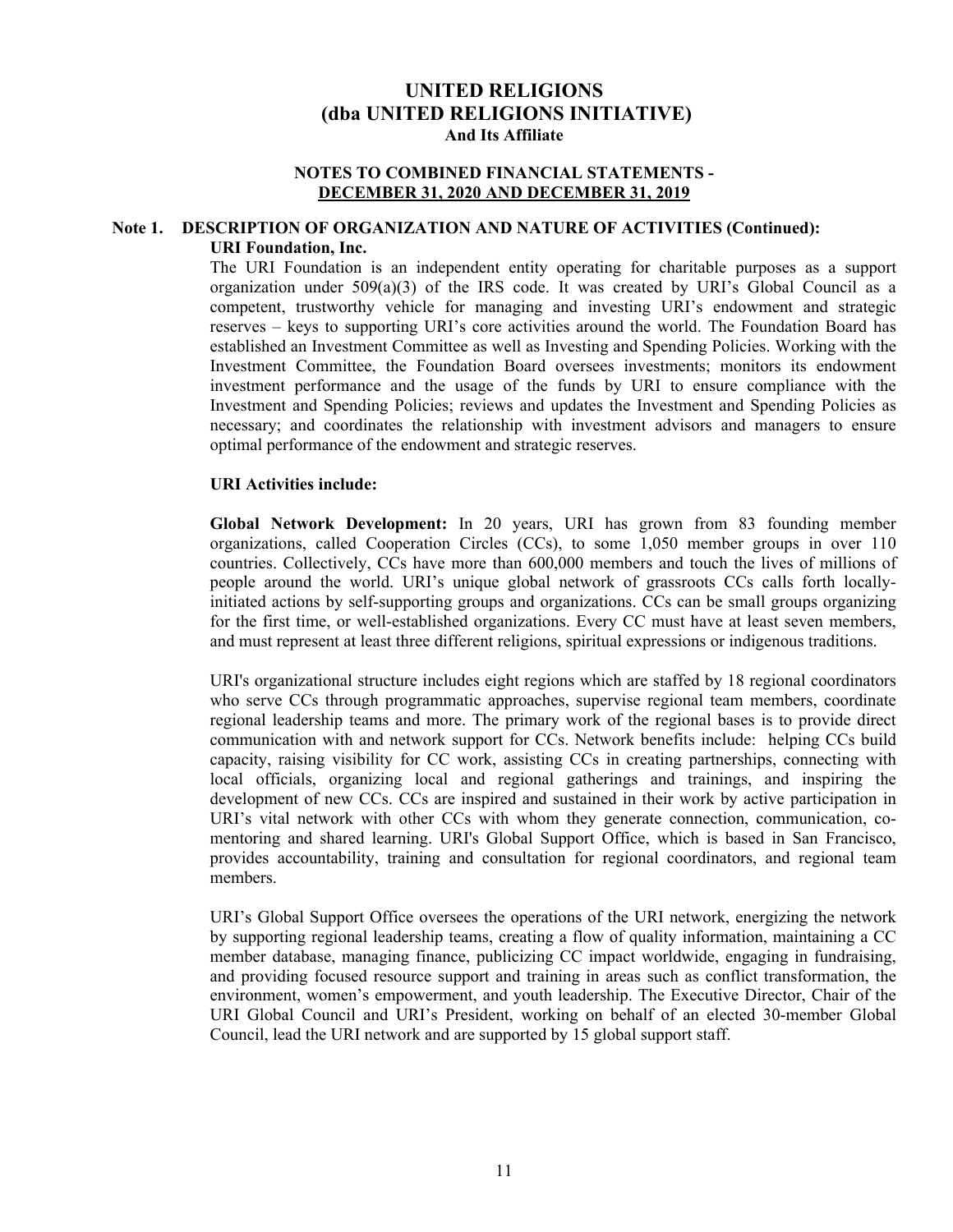#### **NOTES TO COMBINED FINANCIAL STATEMENTS - DECEMBER 31, 2020 AND DECEMBER 31, 2019**

#### **Note 1. DESCRIPTION OF ORGANIZATION AND NATURE OF ACTIVITIES (Continued):**

**Communications:** URI's international network relies on a robust communication system. URI's global website, uri.org, is designed to magnify URI's impact, highlight CC successes, connect CCs, provide resource information to CCs, and encourage global campaigns for collective global action and more. Additionally, URI produces an Annual Impact Report, as well as other print, online and multimedia collateral for the network. In the digital media domain, URI is enhanced by engaging audiences on Facebook, Twitter, Instagram, LinkedIn, and YouTube. Recently, URI was also awarded a monthly Google Ad grant to galvanize its online campaigns. Given fast-paced technological change, URI's Communications Team studies new systems, makes recommendations to URI, and recently launched a new website and integrated constituent relationship management platform (Salesforce).

**Education and Outreach:** To strengthen the effectiveness of CCs to accomplish their goals, exchanges of various kinds of expertise take place among CC members. URI provides training to help CCs effectively take part in a global network of support and provides CCs with in-depth interviews that deepen understanding of their impact and potential. URI designs local, national and regional gatherings for CCs to meet face-to-face to share resources, receive training, and give and receive mutual support. URI collaborates with member groups worldwide to assess the impact of belonging to the URI network as both contributors to the network and receivers of benefits.

URI's website includes an interfaith teachers' curriculum for elementary and middle school students, as well as an extensive resource section. In addition to educational support, CC members, staff, team members, and the Global Council engage in strategic networking, both to share URI's work and to promote new partnerships to support the development of that work. Extensive work is underway in several regions to increase partnerships between CCs, other NGOs, government and civic groups to strengthen network support and resource sharing. URI actively works with several United Nations agencies and other like-mined non-profits to build effective partnerships between UN Development Goals and the work of CCs throughout the world. URI now has formal MOUs (Memorandums of Understanding) with the Office of Genocide Prevention at the United Nations, UNFPA (The United Nations Population Fund), the UN Environmental Program, UNESCO Chair for Peace and Intercultural Understanding, Malaviya Centre for Peace Research at Banaras Hindu University, the Council for the Parliament of the World's Religions, Arigatou International, Institute for Economics and Peace, International Center for Religions and Diplomacy, Launching Leaders, Religious Freedom and Business Foundation, the Foundation for Religious Literacy, The Charter for Compassion, Visionaries, Launching Leaders, The World Tolerance Summit, Unify and Unity Earth.

In Fall 2020, URI was profiled in the 24th season of The PBS series, the Visionaries, an awardwinning television series. The episode featured URI's work in multiple nations.

**Focused Resource Support:** URI provides targeted resources to support the global CC network in the areas of: conflict resolution, Indigenous rights, women's empowerment, environmental issues and youth leadership. CCs, as well as individuals and organizations with specific expertise and resources in these areas, provide an effective channel of communication, creative resourcing and education to strengthen CC capacity. URI plans to expand focused training and support in the areas of conflict resolution, environment, etc.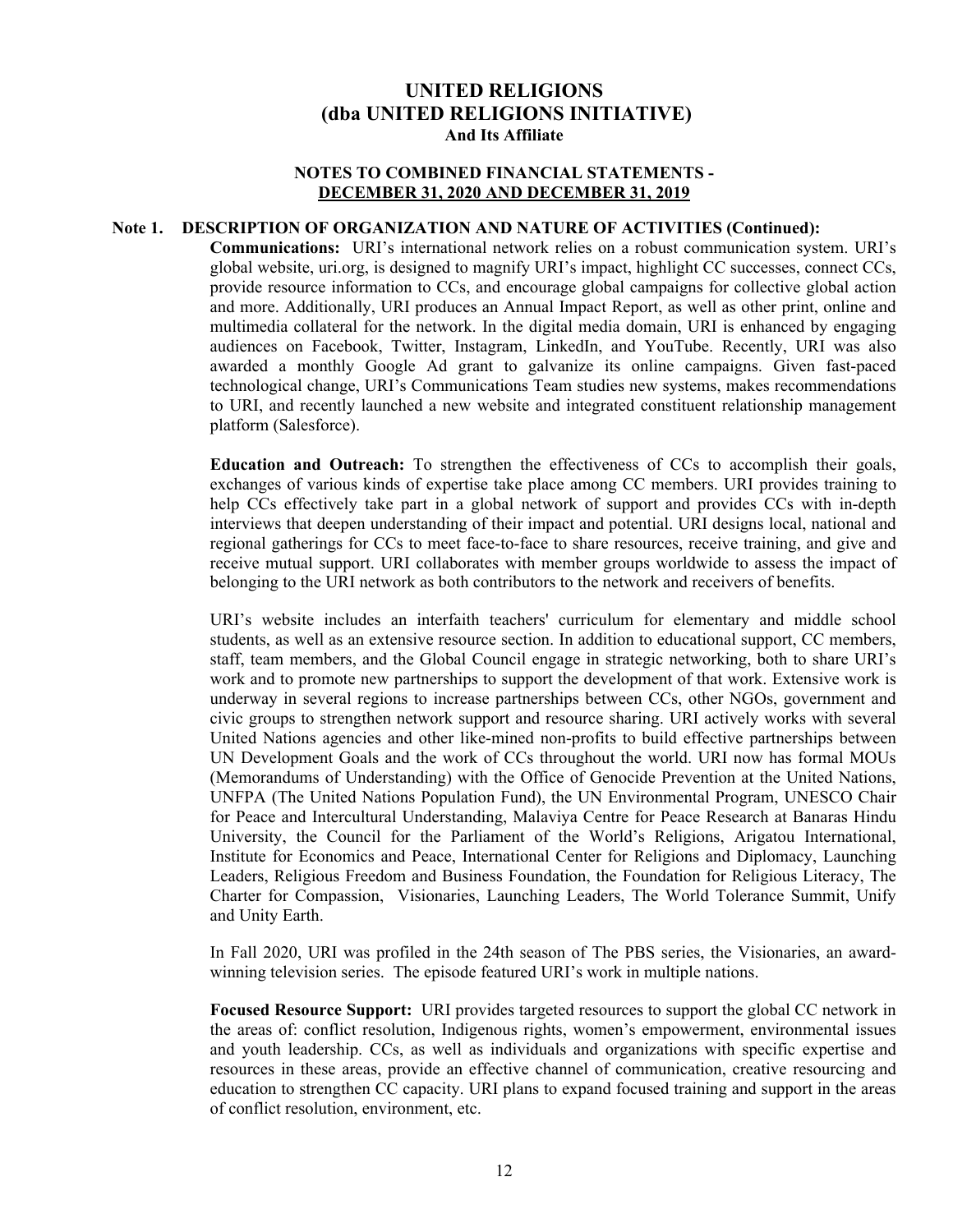#### **NOTES TO COMBINED FINANCIAL STATEMENTS - DECEMBER 31, 2020 AND DECEMBER 31, 2019**

#### **Note 1. DESCRIPTION OF ORGANIZATION AND NATURE OF ACTIVITIES (Continued):**

URI has a Youth Leadership Program (YLP) that attracts, educates, and develops capacities of youth and young adults as a next generation of compassionate and effective interfaith leaders. YLP facilitates leadership training for youth and young adults, including skill building in community mapping, project design, management and evaluation with a focus on service learning. YLP also organizes a year-long Youth Ambassadors Program that provides in-depth, experiential leadership opportunities culminating in a collaborative service project. YLP seeks to develop diverse and strong regional networks of young leaders, offering platforms for dialogue, best practice sharing and information exchange, as well as a way to build locally relevant interfaith programming that meets the specific needs of youth in each region.

#### **Note 2. SUMMARY OF SIGNIFICANT ACCOUNTING POLICIES:**

The following is a summary of the significant accounting policies followed in the preparation of the accompanying financial statements:

Principles of combination:

The combined financial statements include the accounts of United Religions (dba United Religions Initiative), and its Affiliate, The United Religions Initiative Foundation, Inc., a California non-profit organization (collectively the "Organization"). The entities are combined as a result of the common management. All material intercompany balances and transactions have been eliminated.

Basis of accounting:

The Organization maintains its records using the accrual basis of accounting.

Financial statement presentation:

In accordance with Accounting Standards Update 2016-14, *Not-for-Profit Entities (Topic 958)- Presentation of Financial Statements of Not-for-Profit Entities,* the Organization reports information regarding its financial position and its activities according to the following net asset classifications: Without donor restrictions (including board designated amounts) and with donor restrictions. Net assets with donor restrictions are reclassified to without donor restrictions upon satisfaction of the time or purpose restrictions.

On June 21, 2018, the FASB issued Accounting Standards Update (ASU) 2018-08, *Not-for-Profit Entities (Topic 958) – Clarifying the Scope and the Accounting Guidance for Contributions Received and Contributions Made*. The Update assists entities in (1) evaluating whether transactions should be accounted for as contributions (nonreciprocal transactions) within the scope of Topic 958, Not-for-Profit Entities, or as exchange (reciprocal) transactions subject to other guidance and (2) determining whether a contribution is conditional. The Update is effective to annual periods beginning after December 15, 2019. Early adoption is permitted. The Foundation has implemented ASU 2018-08 and has adjusted the presentation in these financial statements accordingly.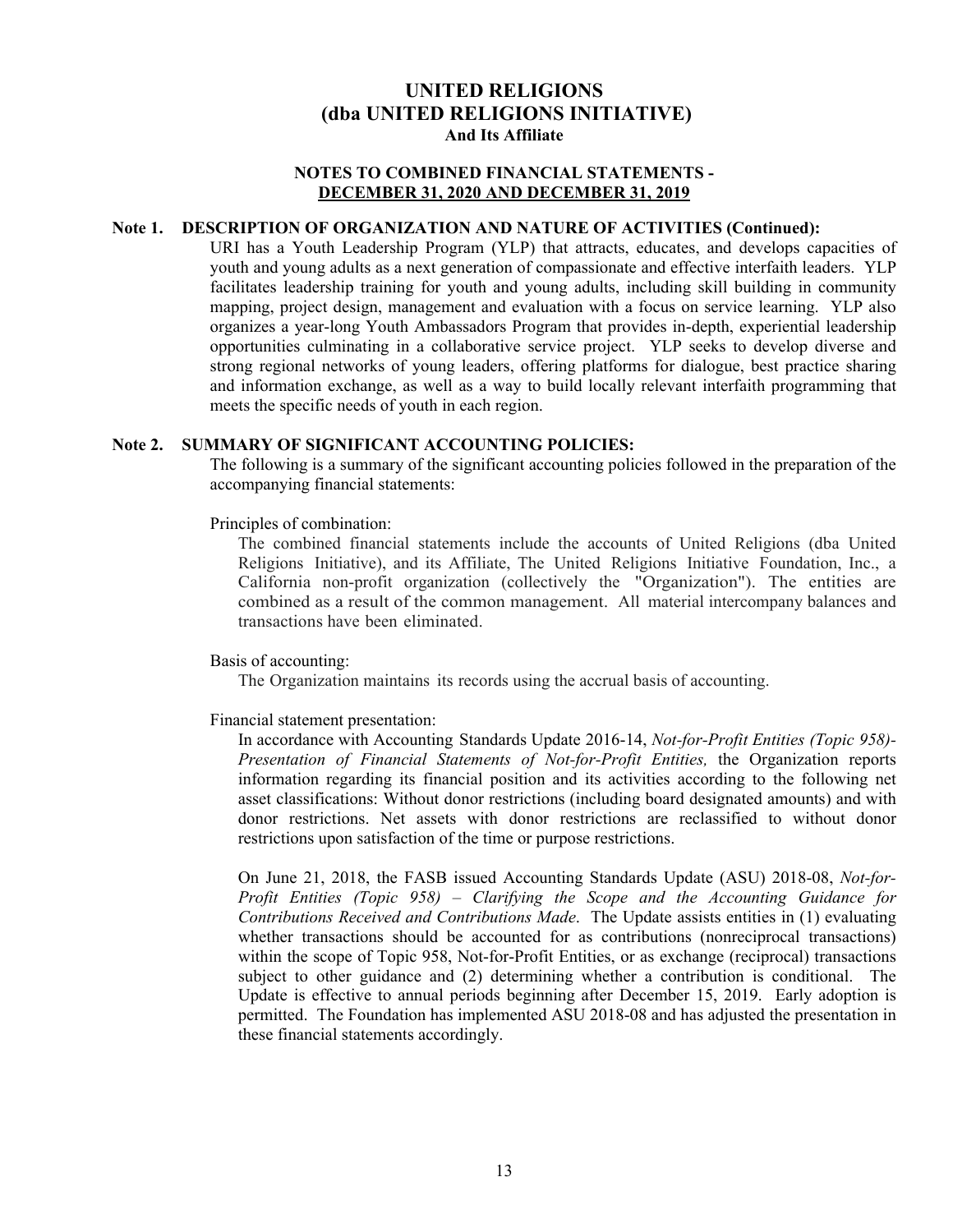#### **NOTES TO COMBINED FINANCIAL STATEMENTS - DECEMBER 31, 2020 AND DECEMBER 31, 2019**

#### **Note 2. SUMMARY OF SIGNIFICANT ACCOUNTING POLICIES (Continued):**

Cash and cash equivalents:

For purposes of the statement of cash flows, the Organization considers all unrestricted, highly liquid investments with an initial maturity of three months or less to be cash equivalents.

The Organization maintains its cash and money market account balances at financial institutions located in San Francisco, California. Such balances with any one institution may, at times, be in excess of federally insured amounts. Risks associated with cash and cash equivalents are mitigated by banking with creditworthy institutions. The Organization has not experienced any losses in such accounts and believes it is not exposed to any significant credit risk.

Investments:

Investments include marketable equity securities, mutual funds and bonds that are recorded at their published fair market value. Stock donations received at year end that have not been liquidated are valued at fair market value at the date of donation and adjusted to the fair market value at year end.

Investments are exposed to various risks, such as interest rate, market and credit risk. Due to the level of risk associated with certain investments, it is at least reasonably possible that changes in the values of those investments will occur in the near term and that such changes could materially affect the amounts reported on the statement of financial position.

#### Fair value:

Professional accounting standards establishes a framework for measuring fair value. That framework provides a fair value hierarchy that prioritizes the inputs to valuation techniques used to measure fair value. The hierarchy gives the highest priority to unadjusted quoted prices in active markets for identical assets or liabilities (level 1 measurements) and the lowest priority to unobservable inputs (level 3 measurements). The three levels of the fair value hierarchy under professional accounting standards are described as follows:

| Level 1 | Inputs to the valuation methodology are unadjusted quoted prices for identical<br>assets or liabilities in active markets that the Organization has the ability to<br>access.                                                                                                                                                                                                                                                                                                                                                                                                                  |
|---------|------------------------------------------------------------------------------------------------------------------------------------------------------------------------------------------------------------------------------------------------------------------------------------------------------------------------------------------------------------------------------------------------------------------------------------------------------------------------------------------------------------------------------------------------------------------------------------------------|
| Level 2 | Inputs to the valuation methodology include:<br>• quoted prices for similar assets or liabilities in active markets;<br>• quoted prices for identical or similar assets or liabilities in inactive markets;<br>• inputs other than quoted prices that are observable for the asset or liability;<br>• inputs that are derived principally from or corroborated by observable market<br>data by correlation or other means.<br>If the asset or liability has a specified (contractual) term, the level 2 input must<br>be observable for substantially the full term of the asset or liability. |
| Level 3 | Inputs to the valuation methodology are unobservable and significant to the fair                                                                                                                                                                                                                                                                                                                                                                                                                                                                                                               |

value measurement.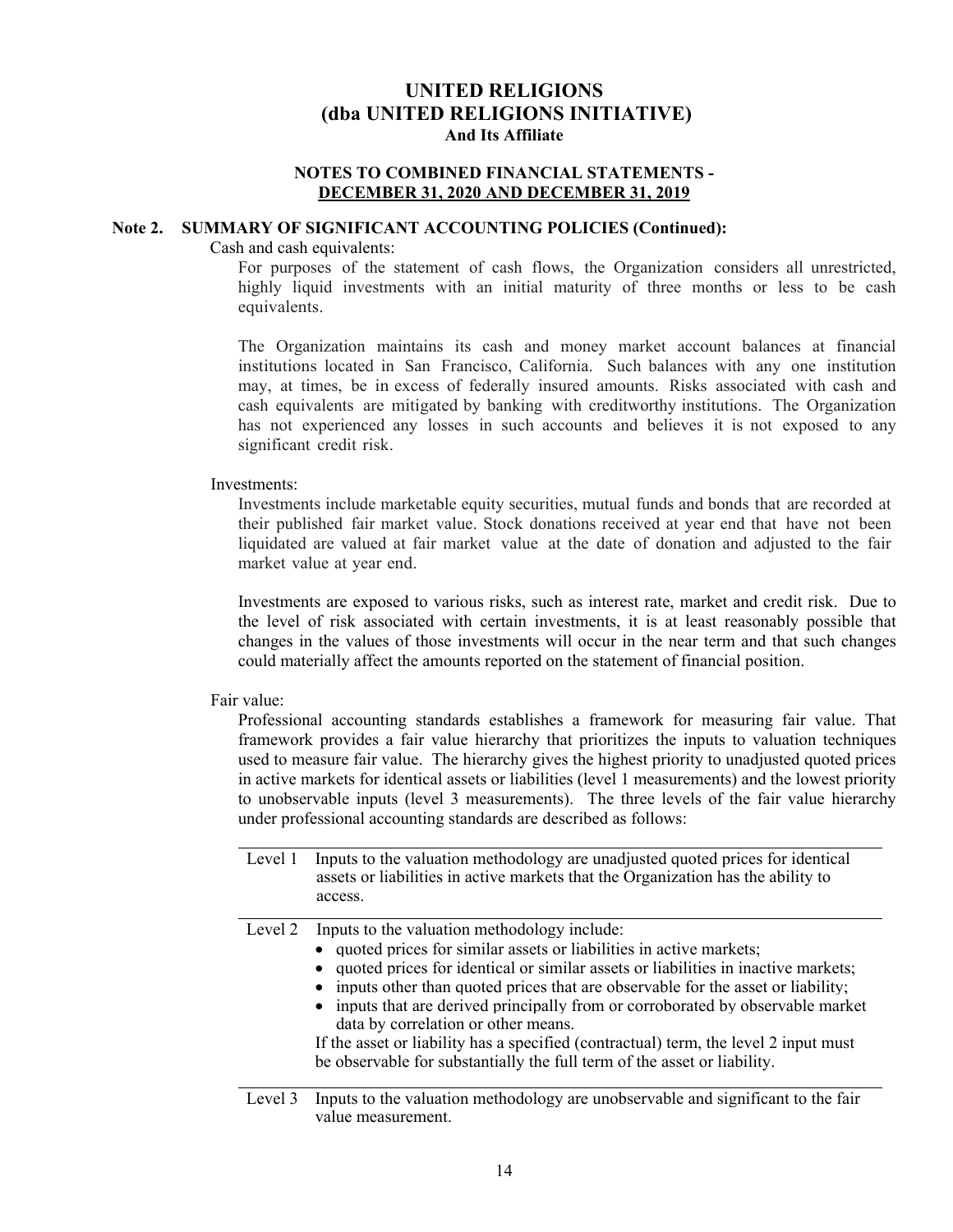#### **NOTES TO COMBINED FINANCIAL STATEMENTS - DECEMBER 31, 2020 AND DECEMBER 31, 2019**

#### **Note 2. SUMMARY OF SIGNIFICANT ACCOUNTING POLICIES (Continued):**

Fair value (continued):

The asset or liability's fair value measurement level within the fair value hierarchy is based on the lowest level of any input that is significant to the fair value measurement. Valuation techniques used need to maximize the use of observable inputs and minimize the use of unobservable inputs.

#### Grants and pledges receivable:

The Organization recognizes all unconditional grants and pledges in the period notified. Conditional promises to give are recognized when the conditions on which they depend are substantially met. Amounts that are restricted by the donor/grantor are reported as increases in net assets with donor restrictions. When a restriction expires, net assets with donor restrictions are reclassified to net assets without donor restrictions.

Management uses the specific identification method for establishing an allowance for uncollectible receivables. No allowance was deemed necessary at December 31, 2020 and December 31, 2019. It is the Organization's policy to charge off uncollectible grant and pledge receivables when management determines the receivable will not be collected.

#### Equipment and improvements:

Equipment and improvements greater than \$1,500 purchased with estimated useful lives in excess of one year are capitalized at cost. Donated assets are capitalized at the fair market value on the date of receipt. Depreciation is computed on the straight-line method using estimated useful lives, generally over five years.

#### Intangible assets and amortization:

Capitalized costs of video content, website development and software are amortized on the straight-line method over an estimated useful life of three years.

#### Income tax status:

United Religions and the Foundation are recognized as public charities exempt from federal and California income taxes under Section 501(c)(3) of the Internal Revenue Code and Section 23701 of the California Revenue and Taxation Code. Accordingly, no provision has been made for such taxes in the accompanying combined financial statements.

#### Functional allocation of expenses:

The costs of providing various programs and other activities have been summarized on a functional basis in the statements of activities and in the statements of functional expenses. Accordingly, certain costs have been allocated among the programs and supporting services benefited. The Organization pools common costs that benefit all its activities and allocates them to all activities based on the estimated amount of time spent by staff in each activity. Salaries and related expenses were allocated based on estimated employee time worked in each activity.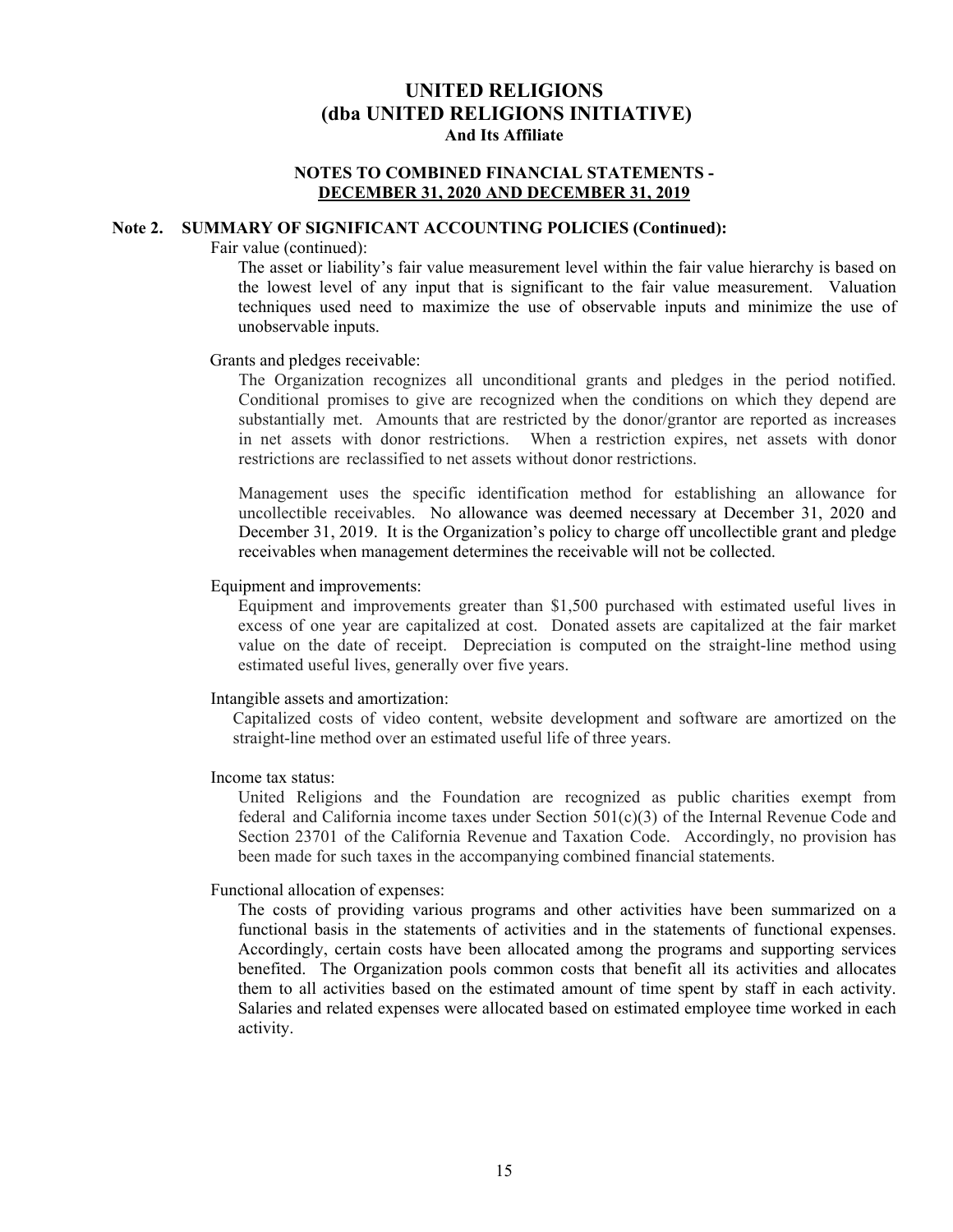#### **NOTES TO COMBINED FINANCIAL STATEMENTS - DECEMBER 31, 2020 AND DECEMBER 31, 2019**

#### **Note 2. SUMMARY OF SIGNIFICANT ACCOUNTING POLICIES (Continued):**

In-kind contributions:

The Organization records contributed goods and services at fair value. Services are recorded if they:

- 1) Create or enhance a non-financial asset or,
- 2) Would typically need to be purchased by the Organization if they had not been provided by contribution; they require special skills and are provided by individuals with those skills. During the years ended December 31, 2020 and December 31, 2019, the Organization recognized \$18,328 and \$4,178, respectively, in contributed goods and services.

Grants and contributions:

Contributions and grants are reflected in the accounts of the Organization when their receipt is reasonably assured. All contributions and grants are considered to be available for unrestricted use unless specifically restricted by the donor or granting agency.

The Organization reports gifts of cash and other assets as restricted support if they are received with donor stipulations that limit the use of the donated assets. When a donor restriction expires, that is, when a stipulated time restriction ends or purpose of restriction is accomplished, net assets with restrictions are reclassified to net assets without donor restrictions and reported in the statement of activities as net assets released from restrictions.

The Organization reports gifts of property and equipment as unrestricted support unless explicit donor stipulations specify how the donated assets must be used. Gifts of long-lived assets with explicit restrictions that specify how the assets are to be used and gifts of cash or other assets that must be used to acquire long-lived assets are reported as restricted support.

Recent accounting pronouncements:

In February 2016, the FASB issued ASU 2016-02, Leases (Topic 842). The new standard will supersede much of the existing authoritative literature for leases. This guidance requires lessees, among other things, to recognize right-of-use assets and liabilities on their Statement of Financial Position for all leases with lease terms longer than twelve months. The standard will be effective for non-public business entities for fiscal years beginning after December 15, 2020 with early application permitted. The Organization is currently evaluating the impact this guidance will have on its financial statements.

Date of management's review:

Management has evaluated events through April 22, 2022, the date which the financial statements were available for issue. Management has concluded that there were no subsequent events required to be disclosed or recognized in the financial statements.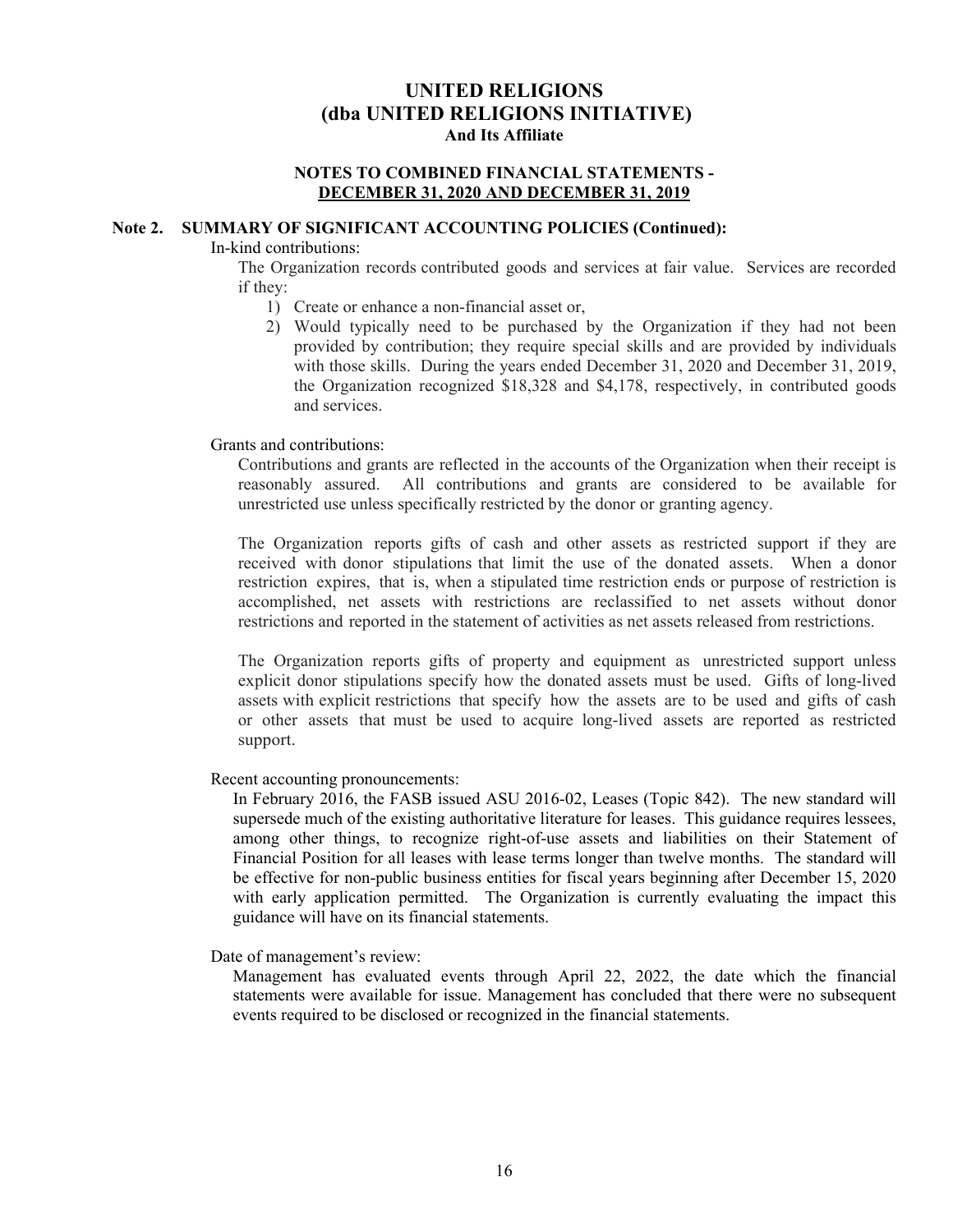#### **NOTES TO COMBINED FINANCIAL STATEMENTS - DECEMBER 31, 2020 AND DECEMBER 31, 2019**

#### **Note 3. NATURE OF ESTIMATES:**

The preparation of financial statements in conformity with accounting principles generally accepted in the United States of America requires management to make estimates and assumptions that affect certain reported amounts of assets and disclosures. Accordingly, actual results could differ from those estimates.

#### **Note 4. CONCENTRATIONS**:

During the year ended December 31, 2020, the Organization had one donor who accounted for 77% of the pledges receivable and two donors who accounted for 60% of public support. During the year ended December 31, 2019, the Organization had two donors who accounted for 72% of the pledges receivable and three donors who accounted for 22% of public support.

#### **Note 5. LIQUIDITY AND AVAILABILITY:**

Financial assets available for general expenditure, that is, without donor or other restrictions limiting their use, within one year of the balance sheet date, comprise the following at December 31:

|                                         |   | 2020      | 2019         |
|-----------------------------------------|---|-----------|--------------|
| Cash and cash equivalents               | S | 782,946   | 939,571      |
| Investments                             |   | 3,112     | 4,378        |
| Pledges receivable - current portion    |   | 1,174,990 | 1,341,408    |
| Other receivables                       |   |           | 1,574        |
| Investments - strategic reserve portion |   | 1,351,235 | 613,967      |
| Endowment spending availability:        |   |           |              |
| Board designated quasi-endowment at 5%  |   | 544,845   | 499,828      |
| Restricted endowment funds at 4%        |   | 148,759   | 101,930      |
| Less donor-imposed restricted amount    |   | (140,000) | (200,000)    |
| Financial assets available              |   | 3,865,887 | \$ 3,302,656 |

#### **Note 6. PLEDGES RECEIVABLE:**

Pledges receivable consist of the following at December 31:

|                                      |                  |           |   | Due in<br>$2 - 5$ |           |
|--------------------------------------|------------------|-----------|---|-------------------|-----------|
| December 31, 2020                    | Years<br>Current |           |   |                   | Total     |
| Donor restricted:<br>Time-restricted |                  | 1,174,990 | Ж | 105,849           | 1,280,839 |
| Totals                               |                  | 1,174,990 |   | 105,849           | 280,839.ا |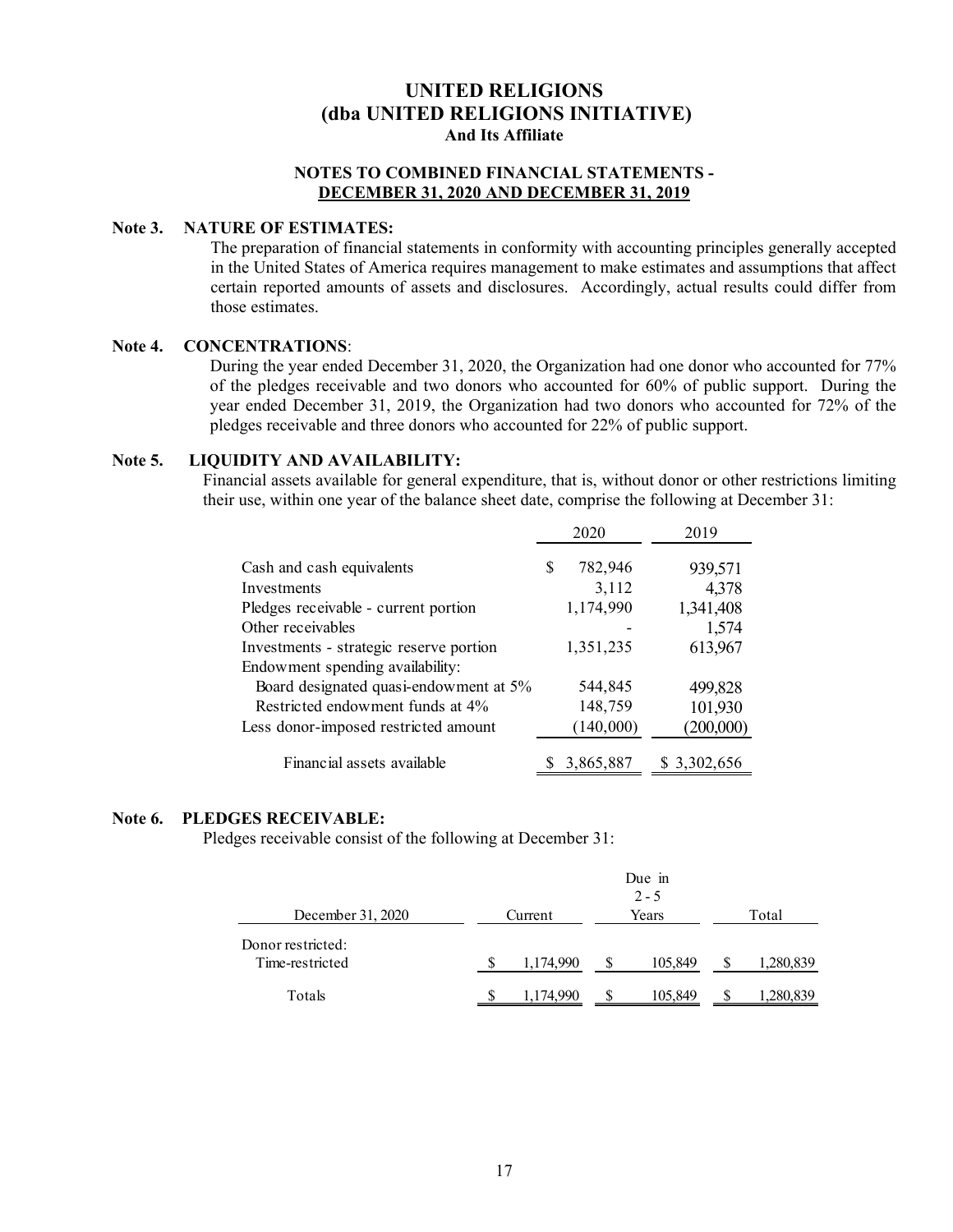#### **NOTES TO COMBINED FINANCIAL STATEMENTS - DECEMBER 31, 2020 AND DECEMBER 31, 2019**

#### **Note 6. PLEDGES RECEIVABLE (CONTINUED):**

|                                                                       |                  |           |  | Due in<br>$2 - 5$       |  |                         |  |  |
|-----------------------------------------------------------------------|------------------|-----------|--|-------------------------|--|-------------------------|--|--|
| December 31, 2019                                                     | Years<br>Current |           |  |                         |  | Total                   |  |  |
| Donor restricted:<br>Time-restricted<br>Discount to net present value | S                | 1,341,408 |  | 1,428,955<br>(188, 342) |  | 2,770,363<br>(188, 342) |  |  |
| Totals                                                                |                  | 1,341,408 |  | 1,240,613               |  | 2,582,021               |  |  |

Pledges receivable due after December 31, 2020 and December 31, 2019 are stated at their net present values. Management has discounted these promises to give based on discount rates that range from 2.59% to 1.58%, depending on the applicable U.S. Treasury rate at the time of the pledge. The present value discount will be recognized in income as a contribution over the period from the date the promise was made to the date of collection.

#### **Note 7. INVESTMENTS AND FAIR VALUE MEASUREMENTS:**

The major categories of assets and liabilities measured at fair value on a recurring basis during the years ended December 31, 2020 and December 31, 2019 consist of investments. An investment's categorization within the valuation hierarchy is based upon the lowest level of input that is significant to the fair value measurement.

The following tables set forth, by level, the fair value hierarchy of the Organization's assets at fair value at December 31, 2020 and 2019, respectively:

| 2020                        | Level 1    |           | Level 2 |           | Level 3 |                              | Total |            |
|-----------------------------|------------|-----------|---------|-----------|---------|------------------------------|-------|------------|
| Cash and money market funds |            | 1,604,488 | S       | ۰         | S       | $\qquad \qquad \blacksquare$ | S     | 1,604,488  |
| Fixed income securities     |            |           |         | 2,302,640 |         |                              |       | 2,302,640  |
| Mutual funds - bonds        |            | 1,551,783 |         |           |         |                              |       | 1,551,783  |
| Equities                    |            | 4,628,378 |         |           |         |                              |       | 4,628,378  |
| Mutual funds - equities     |            | 5,442,947 |         |           |         |                              |       | 5,442,947  |
| <b>REIT</b>                 |            | 42,185    |         |           |         |                              |       | 42,185     |
| Interest in LLC             |            |           |         |           |         | 647,810                      |       | 647,810    |
| Total assets at fair value  | 13,269,781 |           |         | 2,302,640 | S       | 647,810                      | S     | 16,220,231 |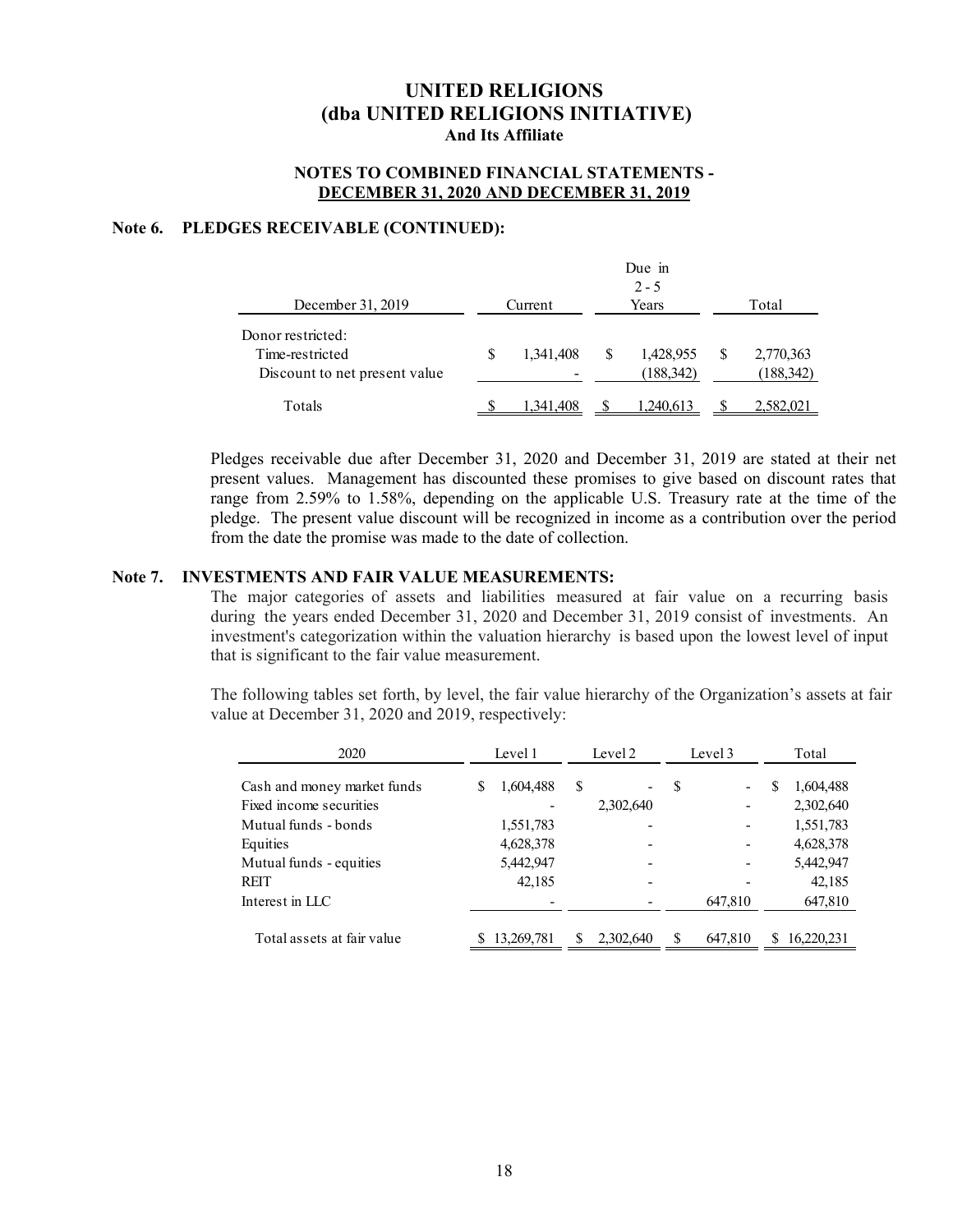#### **NOTES TO COMBINED FINANCIAL STATEMENTS - DECEMBER 31, 2020 AND DECEMBER 31, 2019**

#### **Note 7. INVESTMENTS AND FAIR VALUE MEASUREMENTS (CONTINUED):**

| 2019                                 |   | Level 1    | Level 2 |           | Level 3 |           | Total |            |
|--------------------------------------|---|------------|---------|-----------|---------|-----------|-------|------------|
|                                      |   |            |         |           |         |           |       |            |
| Cash and Money Market                | S | 1,022,458  | S       |           | S       |           | S     | 1,022,458  |
| Fixed income securities              |   |            |         | 1,927,070 |         |           |       | 1,927,070  |
| Mutual funds - bonds                 |   | 733,086    |         |           |         |           |       | 733,086    |
| Equities                             |   | 5,061,568  |         |           |         |           |       | 5,061,568  |
| Mutual funds - equities              |   | 3,562,674  |         |           |         |           |       | 3,562,674  |
| <b>REIT</b>                          |   | 37,670     |         |           |         |           |       | 37,670     |
| Interest in LLC                      |   |            |         |           |         | 568,632   |       | 568,632    |
| Interest in real estate lending fund |   |            |         |           |         | 500,000   |       | 500,000    |
|                                      |   |            |         |           |         |           |       |            |
| Total assets at fair value           |   | 10,417,456 |         | 1.927.070 |         | 1,068,632 |       | 13,413,158 |

Investment income consisted of the following for the years ended December 31, 2020 and 2019:

|                        |   | December 31, |   |           |  |  |
|------------------------|---|--------------|---|-----------|--|--|
|                        |   | 2020         |   | 2019      |  |  |
| Interest and dividends | S | 317,937      | S | 334,564   |  |  |
| Realized gains         |   | 50,848       |   | 438,523   |  |  |
| Unrealized gains       |   | 1,675,714    |   | 1,562,900 |  |  |
| Investment fees        |   | (108, 570)   |   | (105,806) |  |  |
| Totals                 |   | 1,935,929    |   | 2,230,181 |  |  |

Level 3 Gains and Losses: The Level 3 investments include holdings in Keystone Real Estate Lending Fund, LLC and in Kabouter International Insight Fund, LLC. The funds are valued based upon reports provided by the fund managers. The following table sets forth a summary of the changes in fair value of the Organization's Level 3 assets for the year ended December 31. 2020:

| 1,068,632 |
|-----------|
|           |
| (513,946) |
| 13,946    |
| (5, 476)  |
| 84,654    |
| 647,810   |
|           |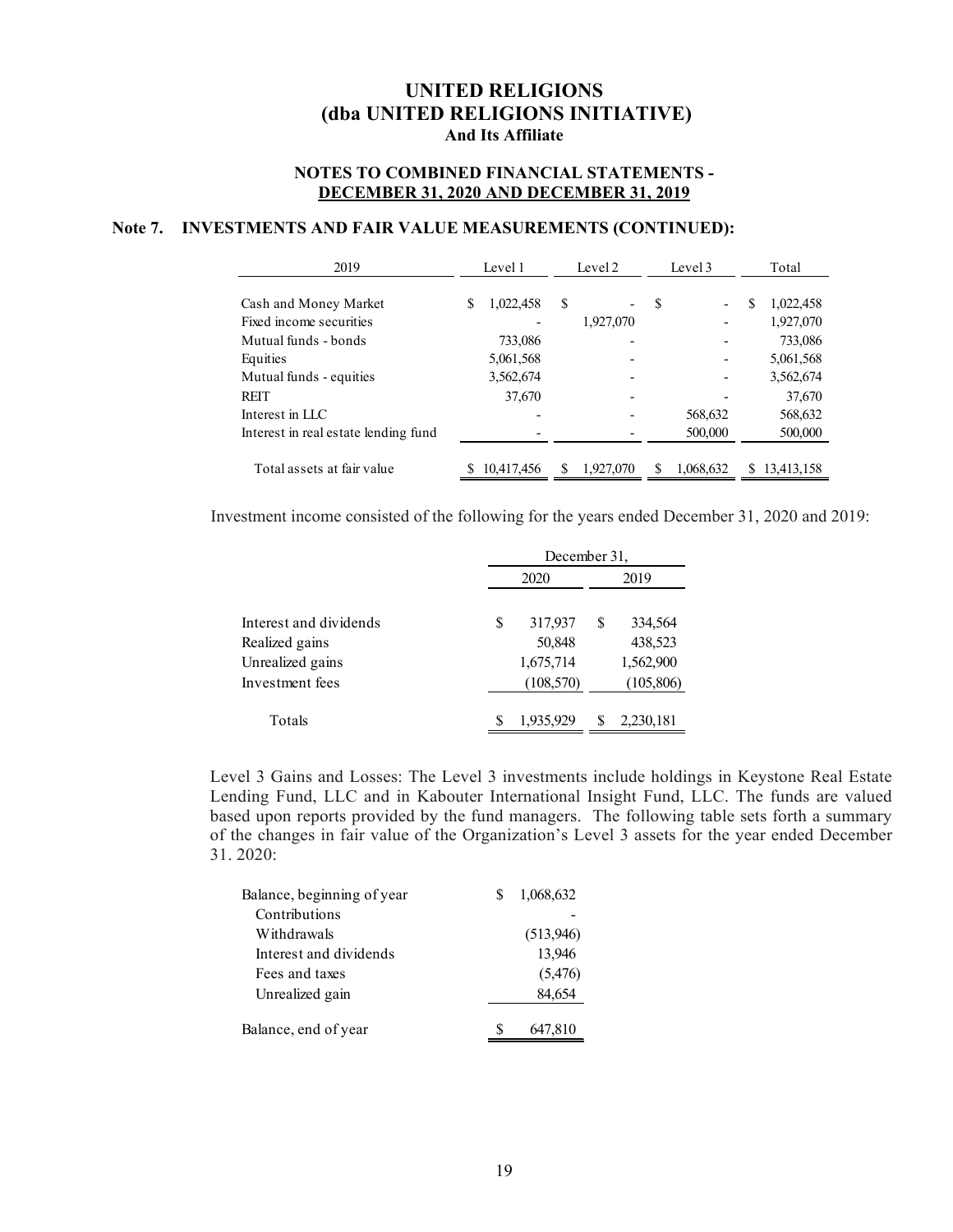#### **NOTES TO COMBINED FINANCIAL STATEMENTS - DECEMBER 31, 2020 AND DECEMBER 31, 2019**

#### **Note 8. EQUIPMENT AND IMPROVEMENTS:**

Equipment and improvements consist of the following at December 31:

|                                |   | 2020                  |   | 2019                  |
|--------------------------------|---|-----------------------|---|-----------------------|
| Furniture and equipment        | S | 166,247               | S | 158,524               |
| Leasehold improvements         |   | 11,747                |   | 11,747                |
| Less: accumulated depreciation |   | 177,994<br>(170, 807) |   | 170,271<br>(169, 632) |
| Totals                         | S | 7,187                 | S | 639                   |

Depreciation expense for the years ended December 31, 2020 and December 31, 2019 was \$1,176 and \$16,322, respectively.

#### **Note 9. INTANGIBLE ASSETS:**

Intangible assets consist of the following at December 31:

|                               |    | 2020       | 2019 |            |  |
|-------------------------------|----|------------|------|------------|--|
| Video content                 | \$ | 400,557    | \$   | 369,327    |  |
| Website developments costs    |    | 217,483    |      | 217,483    |  |
| Database                      |    | 82,311     |      | 82,311     |  |
|                               |    | 700,351    |      | 669,121    |  |
| Less accumulated amortization |    | (597, 548) |      | (502, 055) |  |
| Totals                        | S  | 102,803    | S    | 167,066    |  |

Amortization expense for the years ended December 31, 2020 and December 31, 2019 amounted to \$95,493 and \$83,370, respectively. Future amortization expense of intangibles is expected to be as follows:

| Year Ending  |   |         |
|--------------|---|---------|
| December 31, |   |         |
| 2021         | S | 65,989  |
| 2022         |   | 32,005  |
| 2023         |   | 4,809   |
|              |   |         |
| Total        |   | 102,803 |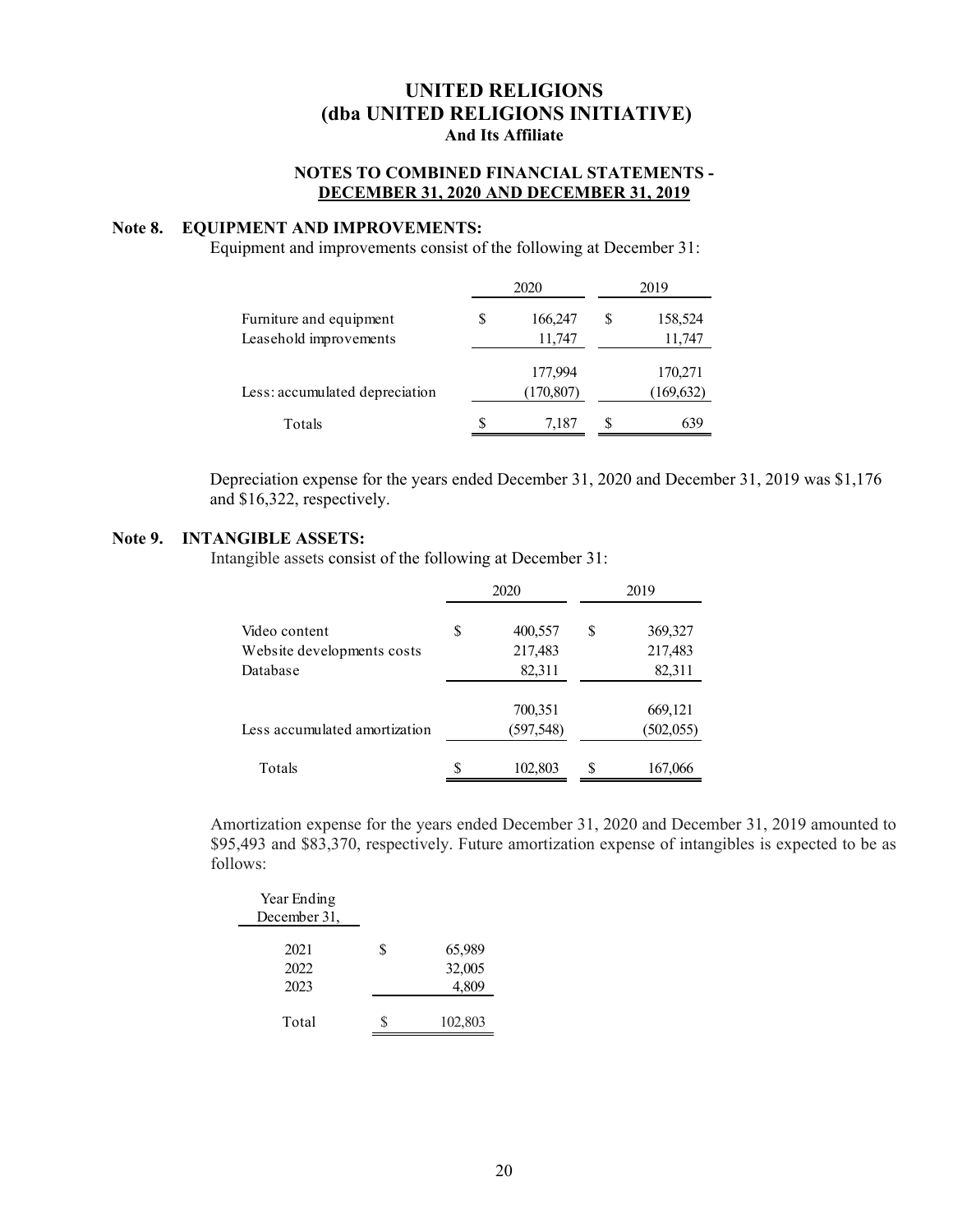#### **NOTES TO COMBINED FINANCIAL STATEMENTS - DECEMBER 31, 2020 AND DECEMBER 31, 2019**

#### **Note 10. PAYCHECK PROTECTION PROGRAM LOAN:**

In April 2020, the Organization received loan proceeds of \$275,735 under the Paycheck Protection Program ("PPP"). The PPP, established as part of the Coronavirus Aid, Relief and Economic Security Act ("CARES Act"), provides for loans to qualifying organizations for amounts up to 2.5 times of the average monthly payroll expenses. The loans and accrued interest are forgivable after 24 weeks as long as the borrower uses the loan proceeds for eligible purposes, including payroll, benefits, rent and utilities, and maintains its payroll levels. The amount of loan forgiveness may be reduced if the borrower terminates employees or reduces salaries during the 24-week period. The unforgiven portion of the PPP loan is payable over two years at an interest rate of 1%, with a deferral of payments for the first six months. At December 31, 2020, the statements of financial position reflects a current portion of \$32,847 and a long-term portion of \$242,888..

Management believes it used the proceeds for purposes which met the PPP requirements for forgiveness of the loan. A final determination of the forgiven amount will be made by the Small Business Administration.

#### **Note 11. NET ASSETS WITHOUT DONOR RESTRICTIONS:**

Net assets without donor restrictions include net assets designated by the Organization's Global Council. The designated quasi-endowment fund and the designated strategic reserve fund are intended as reserves for expenditures for permissible purposes of the Organization. These funds are to be invested to provide income for a long but unspecified period. Authorized expenditures for the quasi-endowment shall be no greater than 5% of the total market value of the quasi- endowment in any fiscal year. Authorized expenditures for the strategic reserve are not limited. The Global Council has the right at any time to authorize expenditures in accord with the applicable spending policy.

The designated reserve funds are invested in mutual funds, equity securities, government securities and corporate bonds. These investments are stated at fair value which is the value of the assets based on quoted market prices as of the last day of the fiscal year. Purchases and sales of securities are recorded on a trade-date basis.

Net assets without donor restrictions consisted of the following for the years ended December 31, 2020 and 2019, respectively.

|                                                    |   | 2020       |   | 2019       |
|----------------------------------------------------|---|------------|---|------------|
| Available for operations                           |   | 249,383    | S | 822,666    |
| Board designated quasi-endowment                   |   | 10,896,909 |   | 9,996,568  |
| Board designated strategic reserve                 |   | 1,351,235  |   | 613,967    |
| (Donor restricted funds held in Strategic Reserve) |   | (361, 533) |   |            |
| Total board designated                             |   | 11,886,611 |   | 10,610,535 |
| Total net assets without donor restriction         | S | 12,135,994 | S | 11,433,201 |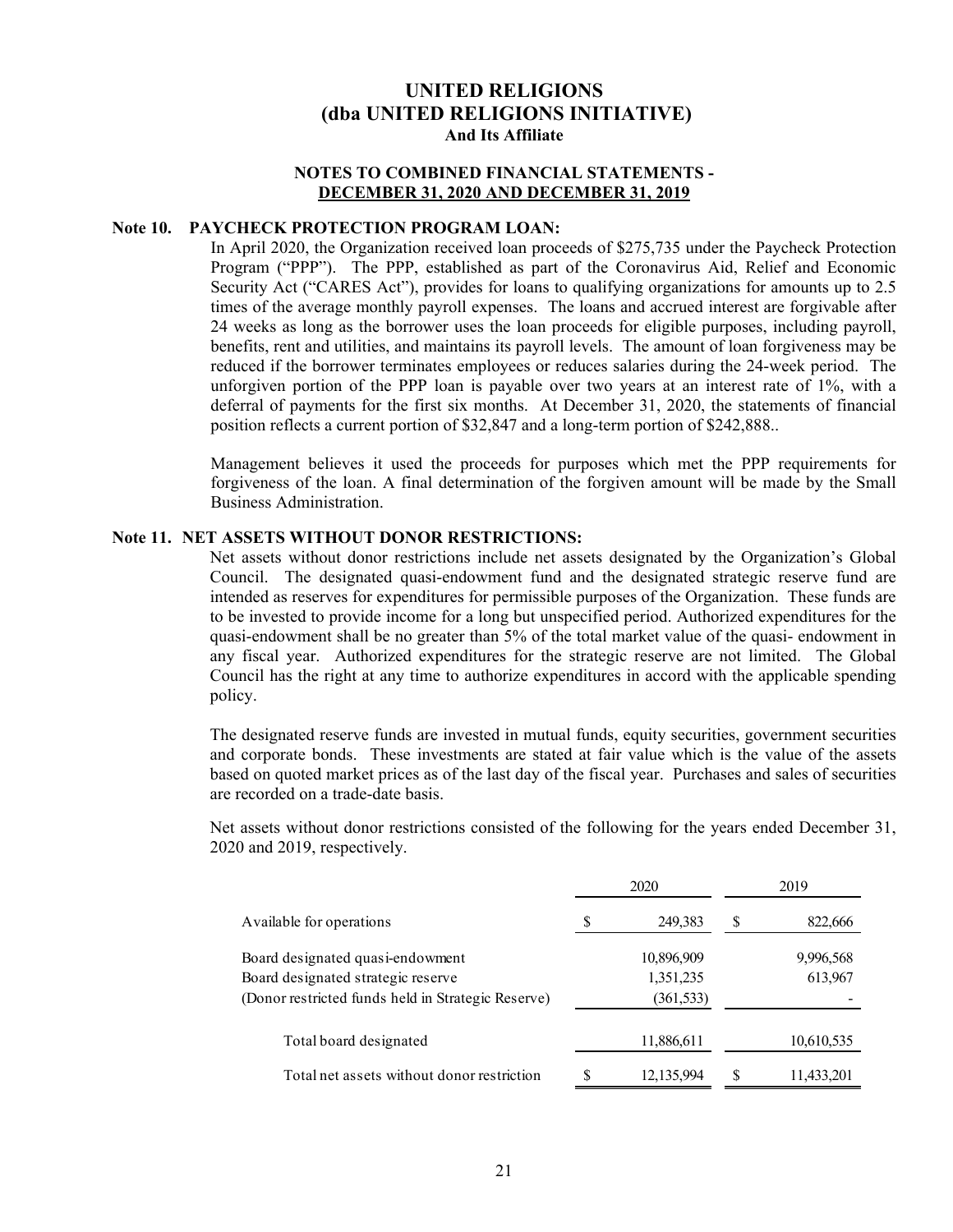### **NOTES TO COMBINED FINANCIAL STATEMENTS - DECEMBER 31, 2020 AND DECEMBER 31, 2019**

#### **Note 11. NET ASSETS WITHOUT DONOR RESTRICTIONS (Continued):**

Changes in board designated net assets for the years ended December 31, 2020 and 2019, respectively:

|                                        | 2020             |    | 2019        |
|----------------------------------------|------------------|----|-------------|
| Board designated net assets, beginning | \$<br>10,610,535 | S  | 10,291,783  |
| Contributions                          | 1,333,002        |    | 620,000     |
| Investment return                      | 275,408          |    | 202,264     |
| Net realized and unrealized gains      | 1,202,874        |    | 1,676,336   |
| <b>Transfers</b>                       | 12,707           |    |             |
| Fees                                   | (83,930)         |    | (88,007)    |
| Expenditures                           | (1,463,985)      |    | (2,091,841) |
| Board designated net assets, ending    | \$<br>11,886,611 | \$ | 10,610,535  |

### **Note 12. NET ASSETS WITH DONOR RESTRICTIONS:**

Net assets with donor restrictions consisted of the following at December 31, 2020:

|                            |    | December 31,<br>2019 | Contributions<br>and Income |           | Released from<br>Restrictions |             | December 31,<br>2020 |           |
|----------------------------|----|----------------------|-----------------------------|-----------|-------------------------------|-------------|----------------------|-----------|
| Endowment funds - corpus   | \$ | 2,671,229            | \$                          | 537,299   | \$                            |             | S                    | 3,208,528 |
| Endowment funds-earnings   |    | 298,575              |                             | 544,847   |                               | (82, 977)   |                      | 760,445   |
| Time-restricted:           |    |                      |                             |           |                               |             |                      |           |
| Davidson                   |    | 257,192              |                             | 53,080    |                               | (119,224)   |                      | 191,048   |
| Marcus                     |    | 1,850,271            |                             | 149,729   |                               | (1,000,000) |                      | 1,000,000 |
| McQuown                    |    | 192,914              |                             | 7,086     |                               | (100,000)   |                      | 100,000   |
| Miscellaneous              |    | 54,405               |                             |           |                               | (30, 155)   |                      | 24,250    |
| <b>Strategic Reserves</b>  |    | 190,720              |                             |           |                               | (37,700)    |                      | 153,020   |
| Strategic Reserves - D & C |    | 14,132               |                             |           |                               |             |                      | 14,132    |
| Kramer-Membership          |    |                      |                             | 485,000   |                               | (123, 467)  |                      | 361,533   |
| Kramer - COL               |    |                      |                             | 10,000    |                               |             |                      | 10,000    |
| Ambassador Fund            |    | 15,268               |                             |           |                               |             |                      | 15,268    |
| Peggy Olsen Fund           |    | 12,225               |                             |           |                               |             |                      | 12,225    |
| Semel fund                 |    | 500                  |                             |           |                               |             |                      | 500       |
| Travelling Peace Academy   |    | 10,000               |                             |           |                               |             |                      | 10,000    |
| Porticus                   |    |                      |                             | 22,300    |                               | (22,300)    |                      |           |
| Elder - Youth Initiative   |    | 1,750                |                             |           |                               |             |                      | 1,750     |
| URI-Africa                 |    |                      |                             | 600       |                               | (600)       |                      |           |
| URI - Asia                 |    |                      |                             | 4,121     |                               | (4,121)     |                      |           |
| <b>URI - MENA</b>          |    |                      |                             | 600       |                               | (600)       |                      |           |
| <b>URI-North America</b>   |    |                      |                             | 4,121     |                               | (4, 121)    |                      |           |
| URI - YLP                  |    |                      |                             | 1,000     |                               | (1,000)     |                      |           |
| <b>URI</b> - Voices        |    |                      |                             | 1,000     |                               | (1,000)     |                      |           |
| Totals                     | S  | 5,569,181            | \$                          | 1,820,783 | \$                            | (1,527,265) | S                    | 5,862,699 |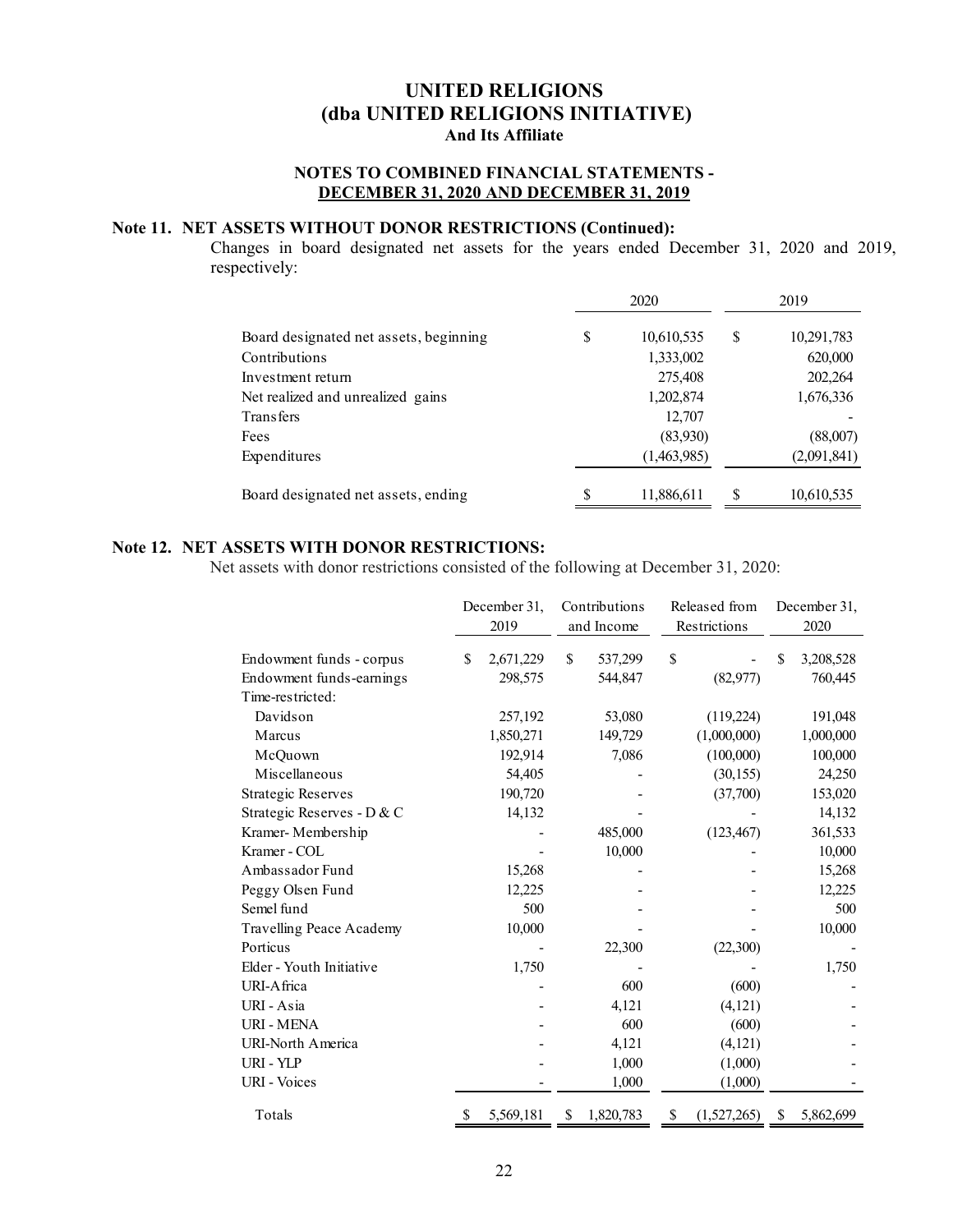#### **NOTES TO COMBINED FINANCIAL STATEMENTS - DECEMBER 31, 2020 AND DECEMBER 31, 2019**

#### **Note 12. NET ASSETS WITH DONOR RESTRICTIONS (Continued):**

Net assets with donor restrictions consisted of the following at December 31, 2019:

|                            | December 31,<br>2018 | Contributions<br>and Income |         | Released from<br>Restrictions |   | December 31,<br>2019 |  |
|----------------------------|----------------------|-----------------------------|---------|-------------------------------|---|----------------------|--|
| Endowment funds - corpus   | \$<br>2,528,945      | \$                          | 142,284 | \$                            | S | 2,671,229            |  |
| Endowment funds-earnings   | 187,109              |                             | 439,528 | (328,062)                     |   | 298,575              |  |
| Time-restricted:           |                      |                             |         |                               |   |                      |  |
| Davidson                   |                      |                             | 296,920 | (39, 728)                     |   | 257,192              |  |
| Lurie                      | 100,000              |                             |         | (100,000)                     |   |                      |  |
| Marcus                     | 2,806,745            |                             | 43,526  | (1,000,000)                   |   | 1,850,271            |  |
| McQuown                    | 188,133              |                             | 4,781   |                               |   | 192,914              |  |
| Miscellaneous              | 10,613               |                             | 48,300  | (4,508)                       |   | 54,405               |  |
| <b>Strategic Reserves</b>  | 190,720              |                             |         |                               |   | 190,720              |  |
| Strategic Reserves - D & C | 14,132               |                             |         |                               |   | 14,132               |  |
| General Strategic Reserves |                      |                             | 20,125  | (20, 125)                     |   |                      |  |
| President's Council        | 305,243              |                             |         | (305, 243)                    |   |                      |  |
| Ambassador Fund            | 15,268               |                             |         |                               |   | 15,268               |  |
| Peggy Olsen Fund           | 12,225               |                             |         |                               |   | 12,225               |  |
| Semel fund                 | 500                  |                             |         |                               |   | 500                  |  |
| Travelling Peace Academy   | 10,000               |                             |         |                               |   | 10,000               |  |
| Elder - Youth Initiative   | 1,750                |                             |         |                               |   | 1,750                |  |
| URI - Asia                 |                      |                             | 2,465   | (2,465)                       |   |                      |  |
| <b>URI - MENA</b>          |                      |                             | 1,000   | (1,000)                       |   |                      |  |
| URI - YLP                  |                      |                             | 500     | (500)                         |   |                      |  |
|                            | \$<br>6,371,383      | \$                          | 999,429 | \$<br>(1,801,631)             | S | 5,569,181            |  |

#### **Note 13. ENDOWMENT FUND:**

The Organization has three donor restricted endowment funds. The Bowes Award, in the amount of \$250,000, is restricted such that income may be used only for providing cash awards to Cooperation Circles (the "Bowes Award"). The second, in the amount of \$2,431,528, is the Charlotte and George Schultz Fund for Hospitality and Diplomacy. Income from this fund may be used for meetings of the Global Staff and the Global Council. The third, in the amount of \$527,000, is a general endowment award. Income from it may be used for permissible purposes of the Organization. All three funds are classified as permanently restricted.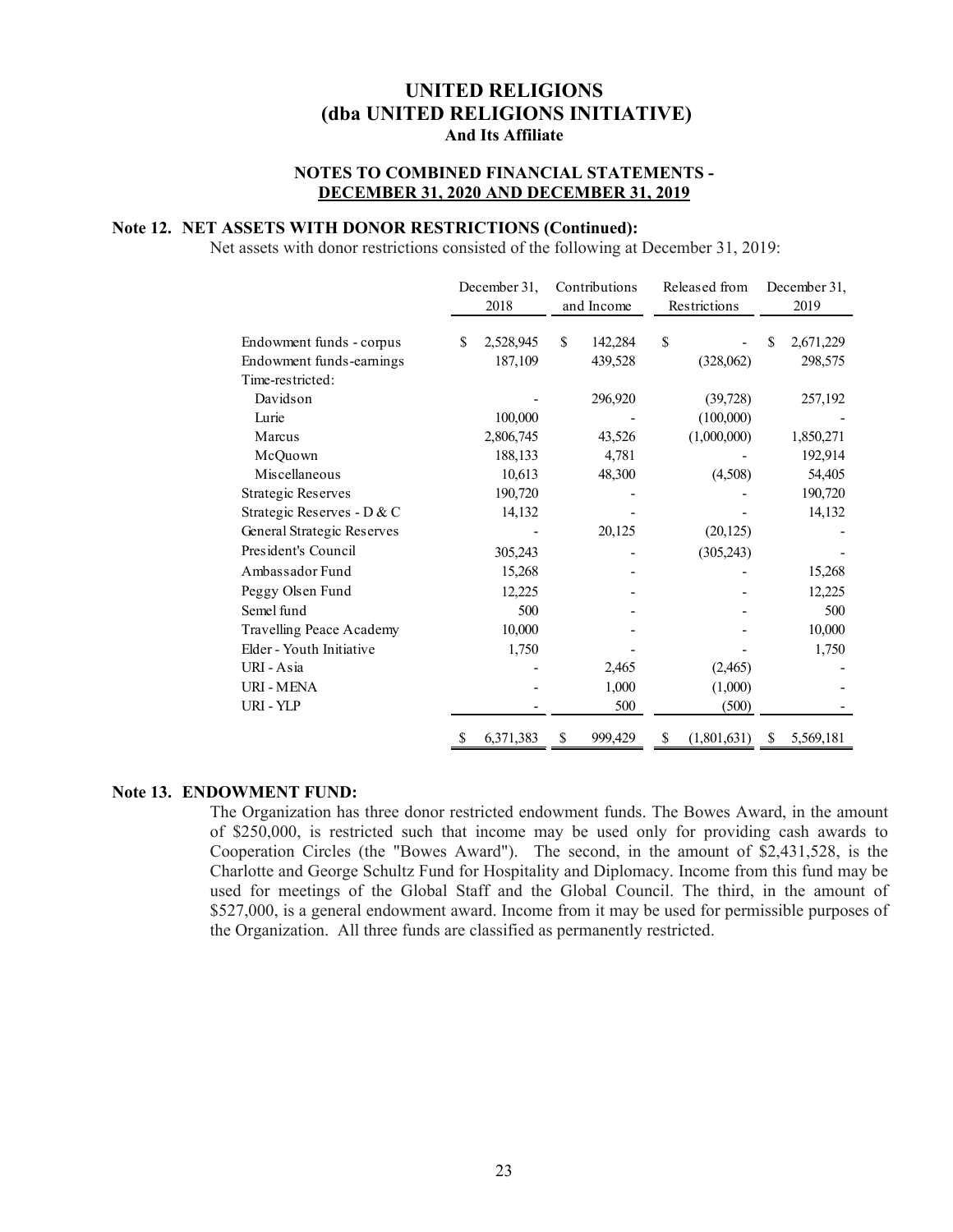#### **NOTES TO COMBINED FINANCIAL STATEMENTS - DECEMBER 31, 2020 AND DECEMBER 31, 2019**

#### **Note 13. ENDOWMENT FUND (Continued):**

Interpretation of relevant law - The Organization has interpreted the Uniform Prudent Management of Institutional Funds Act (UPMIFA) as requiring the preservation of the fair value of the original gift as of the gift date of the donor-restricted endowment funds absent explicit donor stipulations to the contrary. As a result of this interpretation, there is one class of donor restricted endowment net assets. The endowment funds corpus includes original and subsequent donations, and accumulations of net income to the permanent endowment when prescribed by the donor. The remaining net income portion of the donor-restricted endowment fund is classified as net assets with donor restrictions until those amounts are appropriated for expenditure by the organization in accordance with the Foundation's spending policy. The amounts allocated to funds with deficiencies are classified as net assets with donor restrictions.

In accordance with UPMIFA, the Organization considers the following factors in making a determination to appropriate or accumulate donor-restricted endowment funds: (1) the duration and preservation of the fund, (2) the purposes of the Organization and the donor-restricted endowment fund, (3) general economic conditions, (4) the possible effect of inflation and deflation, (5) the expected total return from income and the appreciation of investments, (6) other resources of the Organization, (7) the investment policies of the Organization.

From time to time, the fair value of assets associated with individual donor restricted endowment funds may fall below the level that the donor or UPMIFA requires the Organization to retain as a fund of perpetual duration. In accordance with generally accepted accounting principles, deficiencies of this nature are reported in net assets with donor restrictions. There were no deficiencies at December 31, 2020 and 2019.

Investment Return Objectives and Risk Parameters – The investment objective for funds of the Organization allocated to "endowment" by the Global Council is to achieve the highest return for the risk deemed appropriate by the Investment Committee. In assessing risk, the Investment Committee should assume that the Organization's investment horizon stretches into perpetuity and its need for liquidity is limited.

Except in those circumstances in which doing so would cause the endowment to incur outsized risk, the Investment Committee shall, at a minimum, strive to achieve returns that maintain the Endowment's purchasing power after disbursements. Specifically, the Endowment's annual return should match or exceed the inflation rate associated with non-profit organizations plus the rate of endowment spending.

Strategies employed for achieving objectives – To satisfy its long-term rate-of-return objectives, the Organization relies on a total return strategy in which investment returns are achieved through both capital appreciation (realized and unrealized) and current yield (interest and dividends). The Organization targets a diversified asset allocation that places a greater emphasis on equity-based investments to achieve its long-term return objectives within prudent risk constraints.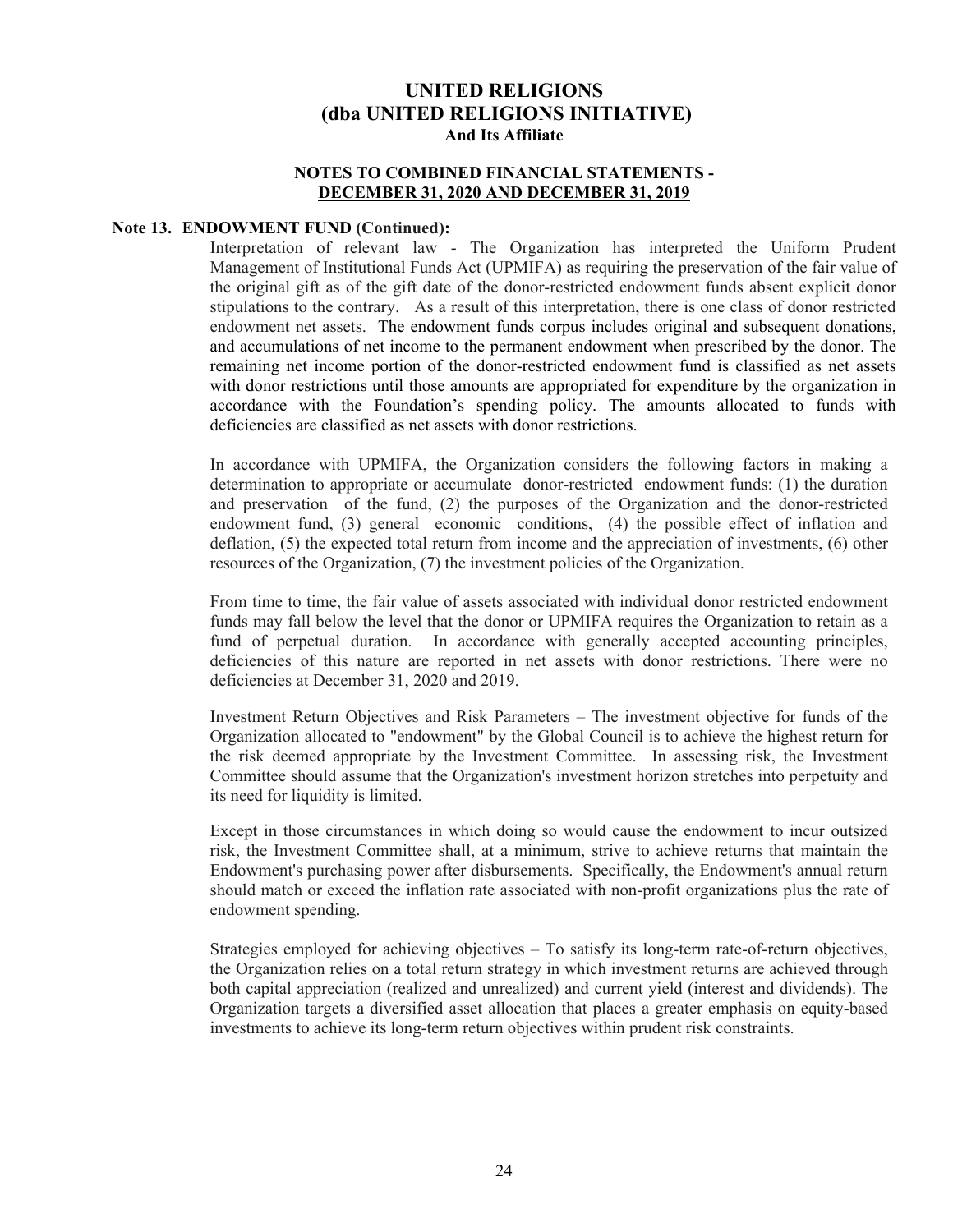#### **NOTES TO COMBINED FINANCIAL STATEMENTS - DECEMBER 31, 2020 AND DECEMBER 31, 2019**

#### **Note 13. ENDOWMENT FUND (Continued):**

Spending policy and how the investment objectives relate to spending policy – The Organization's investment policy provides for a conservative stream of income to preserve the value of the corpus in perpetuity. Authorized expenditures shall be no greater than 5% of the total market value of the respective three endowments in any fiscal year.

Changes in endowment net assets for the year ended December 31, 2020:

| Endowment net assets, January 1, 2020   | S | 2,969,800 |
|-----------------------------------------|---|-----------|
| Contributions                           |   | 537,299   |
| <b>Transfers</b>                        |   | 3,345     |
| Releases                                |   | (63,008)  |
| Interest and dividends                  |   | 106,089   |
| Net gains (realized and unrealized)     |   | 438,757   |
| Fees                                    |   | (23,309)  |
| Endowment net assets, December 31, 2020 |   | 3.968,973 |

Changes in endowment net assets for the year ended December 31, 2019:

| Endowment net assets, January 1, 2019   | S | 2,716,054 |
|-----------------------------------------|---|-----------|
| Contributions                           |   | 105,175   |
| Releases                                |   | (290,959) |
| Interest and dividends                  |   | 72,392    |
| Net gains (realized and unrealized)     |   | 385,664   |
| Fees                                    |   | (18,526)  |
| Endowment net assets, December 31, 2019 |   | 2,969,800 |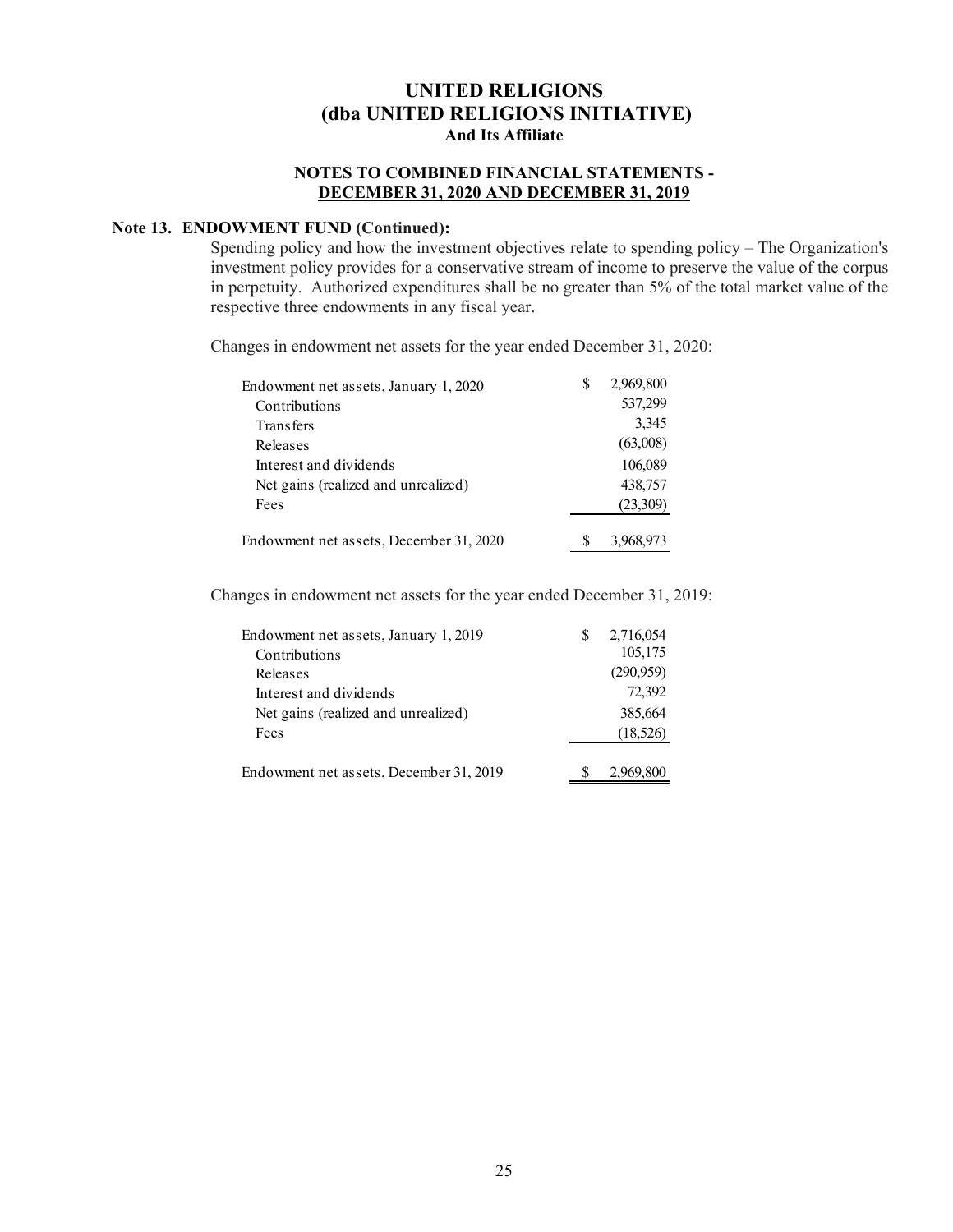#### **NOTES TO COMBINED FINANCIAL STATEMENTS - DECEMBER 31, 2020 AND DECEMBER 31, 2019**

#### **Note 14. FUNDRAISING EVENT:**

The following is a summary of revenues and expenses related to the 2020 and 2019 Circle of Light events:

|                                   | December 31, |          |      |            |  |  |
|-----------------------------------|--------------|----------|------|------------|--|--|
|                                   |              | 2020     | 2019 |            |  |  |
| Revenues and contributions:       |              |          |      |            |  |  |
| Donations                         | S            | 130,550  | S    | 85,039     |  |  |
| In-kind donation                  |              |          |      |            |  |  |
| Sponsorships and revenue          |              |          |      | 205,362    |  |  |
| Total revenues and contributions  |              | 130,550  |      | 290,401    |  |  |
| Less expenses                     |              | (44,144) |      | (100, 866) |  |  |
| Net income from fundraising event |              | 86,406   |      | 189,535    |  |  |

#### **Note 15. RETIREMENT PLAN:**

Multiemployer Plan - The Organization is a participant in The Church Pension Fund Clergy Pension Plan (the "Plan"), a multiemployer defined benefit plan. The only employee in the Plan is the Executive Director. The Organization's contribution to the Plan for the years ended December 31, 2020 and December 31, 2019 amounted to \$38,338 and \$35,388, respectively. The Organization's contributions to the Plan do not represent more than 5% of the total contributions received by the Plan. The assessments for the years ended March 31, 2020 and March 31, 2019 (the Plan year) were 9% of the participant's compensation. Selected information regarding the Plan are as follows:

|                                                      | March 31.     |               |  |  |
|------------------------------------------------------|---------------|---------------|--|--|
|                                                      | 2020          | 2019          |  |  |
| Net assets available for benefits                    | \$165,524,173 | \$185,257,809 |  |  |
| Actuarial present value of accumulated plan benefits | \$240,746,000 | \$213,387,000 |  |  |
| Indicated level of funding                           | 75%           | 75%           |  |  |

The Plan is not required to file Form 5500; therefore, certain information is not required to be made available publicly. If the Organization withdraws its participation in the Plan, the Organization is not subject to withdrawal liability under the current terms of the Plan. To the extent that the Plan is underfunded, the Organization's future contributions to the Plan may increase to cover retirement benefits of employees of other organizations participating in the Plan.

Other plans - In 2012, the Organization adopted the United Religions Initiative 403(b) Plan. Eligible employees are able to participate in the Plan on their first day of employment. The employer matches 5% of salary semi-monthly for each employee after 1 year of employment, and if an employee contributes at least of 4% of salary the employer will match an additiona1 4%.

Total contribution expense to the 403(b) Plan for the years ended December 31, 2020 and December 31, 2019 amounted to \$67,264 and \$75,365, respectively.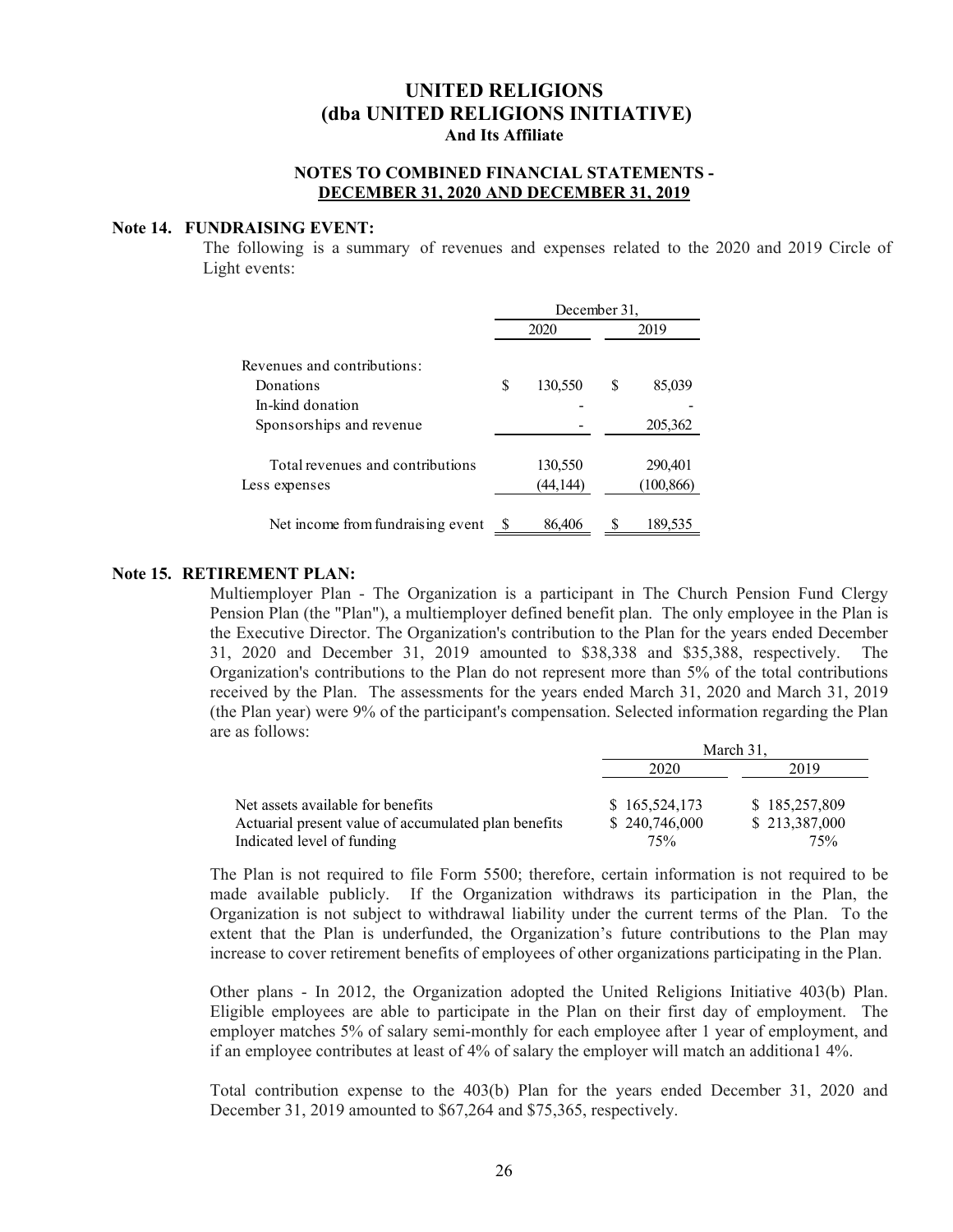#### **NOTES TO COMBINED FINANCIAL STATEMENTS - DECEMBER 31, 2020 AND DECEMBER 31, 2019**

#### **Note 16. COMMITMENTS:**

The Organization leases office space in San Francisco under a lease which expires in April 2023. The lease is shared with another organization, with each having joint liability. Monthly payments under the lease are \$18,040. The Organization's one-half share of minimum annual payments required under the lease is as follows:

| Year Ending<br>December 31, |   |                              |
|-----------------------------|---|------------------------------|
| 2021<br>2022<br>2023        | S | 130,519<br>108,237<br>27,059 |
|                             |   | 265,815                      |

Total rent expense (including building operating expenses) for the years ended December 31, 2020 and December 31, 2019 amounted to \$204,902 and \$190,801, respectively.

#### **Note 17. CONTINGENCIES:**

The Organization is party to various matters that arise in the normal course of business. Management believes the resolution of these matters will not have a material impact on operations or tis financial position.

#### **Note 18. COVID-19 IMPACT:**

The COVID-19 pandemic has resulted in changes to the Organization's operations, including working remotely and utilizing virtual platforms. The Organization has adapted and has maintained many of its programs. The extent of the continuing impact of COVID‐19 on the Organization's operational and financial performance will depend on future developments, including the duration and spread of the outbreak and impact on donors, all of which are uncertain and cannot be predicted.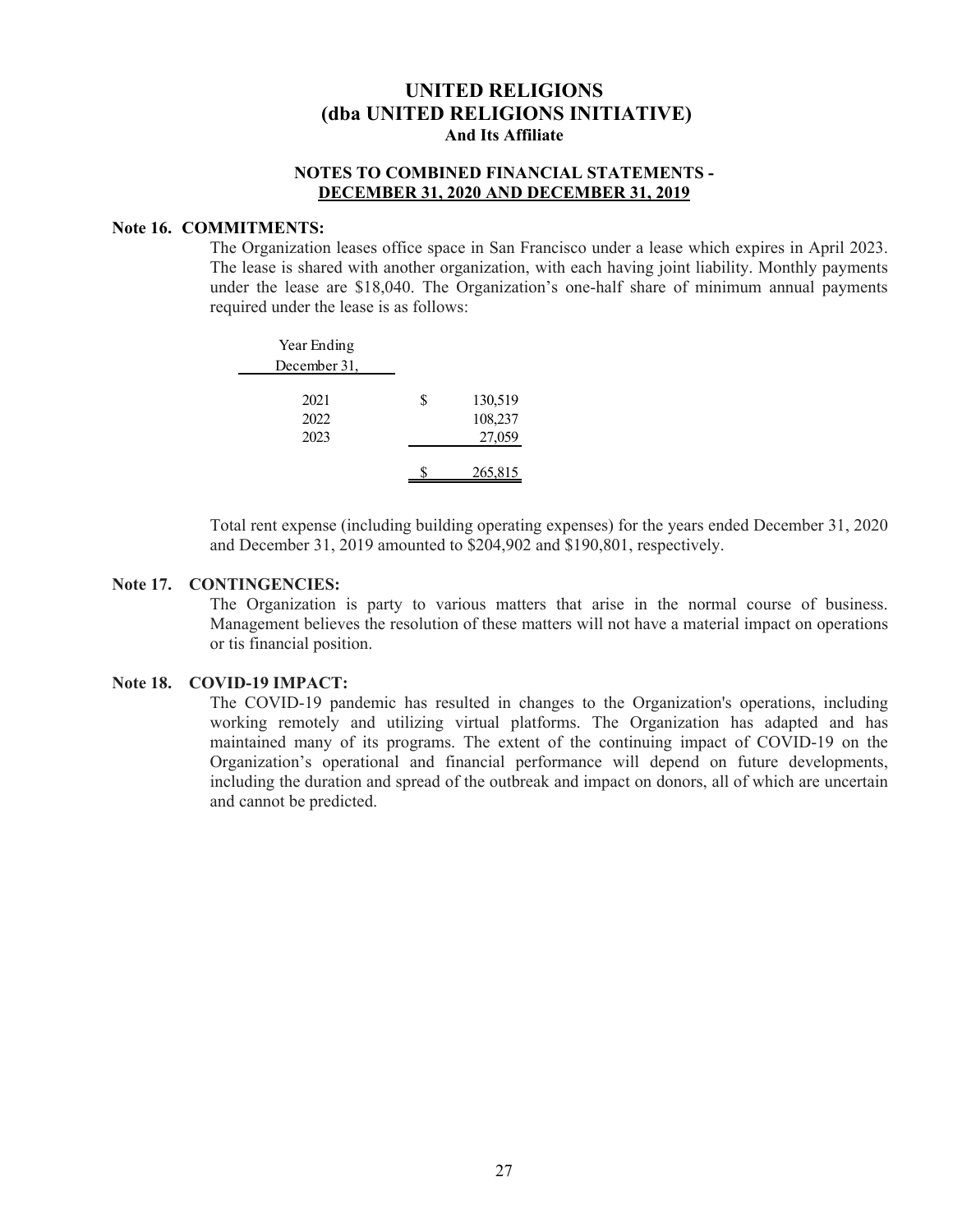### **SUPPLEMENTARY INFORMATION**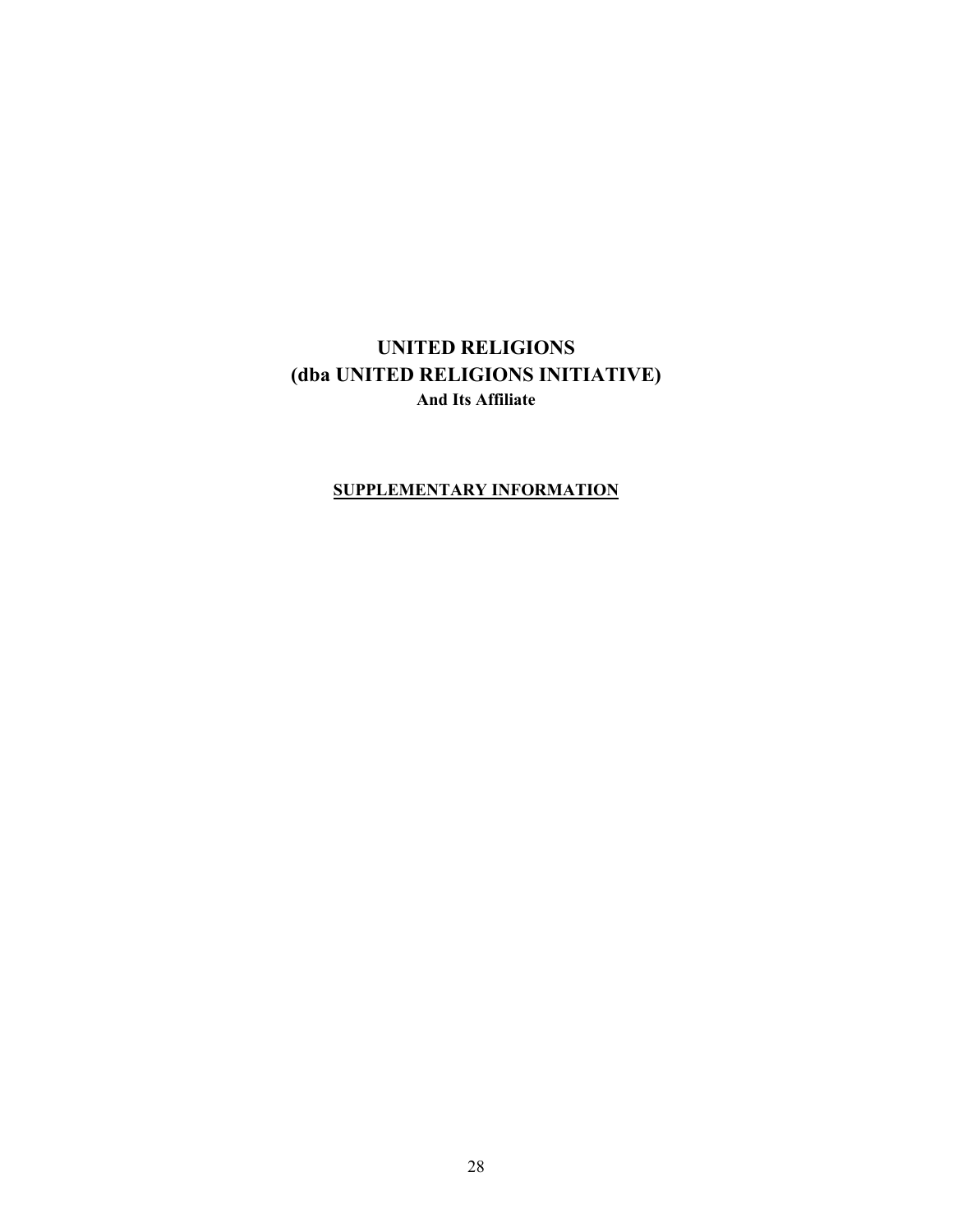# **UNITED RELIGIONS (dba UNITED RELIGIONS INITIATIVE)**

### **And Its Affiliate**

## **COMBINING STATEMENT OF FINANCIAL POSITION – DECEMBER 31, 2020**

| <b>ASSETS</b>                                                                                                                                                                    |    | United<br>Religions<br>Initiative      |    | United<br>Religions<br>Initiative<br>Foundation | Eliminations                |              | Total                                     |
|----------------------------------------------------------------------------------------------------------------------------------------------------------------------------------|----|----------------------------------------|----|-------------------------------------------------|-----------------------------|--------------|-------------------------------------------|
|                                                                                                                                                                                  |    |                                        |    |                                                 |                             |              |                                           |
| <b>CURRENT:</b><br>Cash and cash equivalents<br>Investments<br>Current portion of pledges receivable<br>Due to/from URI                                                          | \$ | 782,946<br>3,112<br>174,990            | \$ | 1,000,000                                       | \$                          | \$           | 782,946<br>3,112<br>1,174,990             |
| Other receivables                                                                                                                                                                |    |                                        |    |                                                 |                             |              |                                           |
| Prepaid expenses and other assets                                                                                                                                                |    | 73,147                                 |    |                                                 |                             |              | 73,147                                    |
| TOTAL CURRENT ASSETS                                                                                                                                                             |    | 1,034,195                              |    | 1,000,000                                       |                             |              | 2,034,195                                 |
| LONG-TERM:<br>Investments restricted for long-term purposes<br>Investments held by Foundation<br>Pledges receivable<br>Equipment and improvements, net<br>Intangible assets, net |    | 539,568<br>105,849<br>7,187<br>102,803 |    | 16,217,117                                      | (539, 568)                  |              | 16,217,117<br>105,849<br>7,187<br>102,803 |
| Beneficial interest in Foundation<br>Deposits                                                                                                                                    |    | 16,677,551<br>17,094                   |    |                                                 | (16,677,551)                |              | 17,094                                    |
|                                                                                                                                                                                  |    |                                        |    |                                                 |                             |              |                                           |
| <b>TOTAL ASSETS</b>                                                                                                                                                              | S  | 18,484,247                             | S. | 17,217,117                                      | (17,217,117)                | <sup>8</sup> | 18,484,247                                |
| <b>LIABILITIES AND NET ASSETS</b>                                                                                                                                                |    |                                        |    |                                                 |                             |              |                                           |
| <b>CURRENT LIABILITIES:</b><br>Accounts payable and accrued expenses<br>Payroll Protection Program loan-current portion<br>Accrued vacation<br>Deferred revenue                  | \$ | 86,752<br>32,847<br>110,190<br>12,877  | \$ |                                                 | \$                          | \$           | 86,752<br>32,847<br>110,190<br>12,877     |
| TOTAL CURRENT LIABILITIES                                                                                                                                                        |    | 242,666                                |    |                                                 |                             |              | 242,666                                   |
| LONG-TERM:<br>Payroll Protection Program loan<br>Investments held for Initiative                                                                                                 |    | 242,888                                |    | 539,568                                         | (539, 568)                  |              | 242,888                                   |
| <b>TOTAL LIABILITIES</b>                                                                                                                                                         |    | 485,554                                |    | 539,568                                         | (539, 568)                  |              | 485,554                                   |
| <b>NET ASSETS:</b><br>Without restrictions<br>With restrictions                                                                                                                  |    | 12,135,994<br>5,862,699                |    | 11,708,576<br>4,968,973                         | (11,708,576)<br>(4,968,973) |              | 12,135,994<br>5,862,699                   |
| TOTAL NET ASSETS                                                                                                                                                                 |    | 17,998,693                             |    | 16,677,549                                      | (16,677,549)                |              | 17,998,693                                |
| TOTAL LIABILITIES AND NET ASSETS                                                                                                                                                 | S  | 18,484,247                             | \$ | 17,217,117                                      | \$<br>(17,217,117)          | S            | 18,484,247                                |